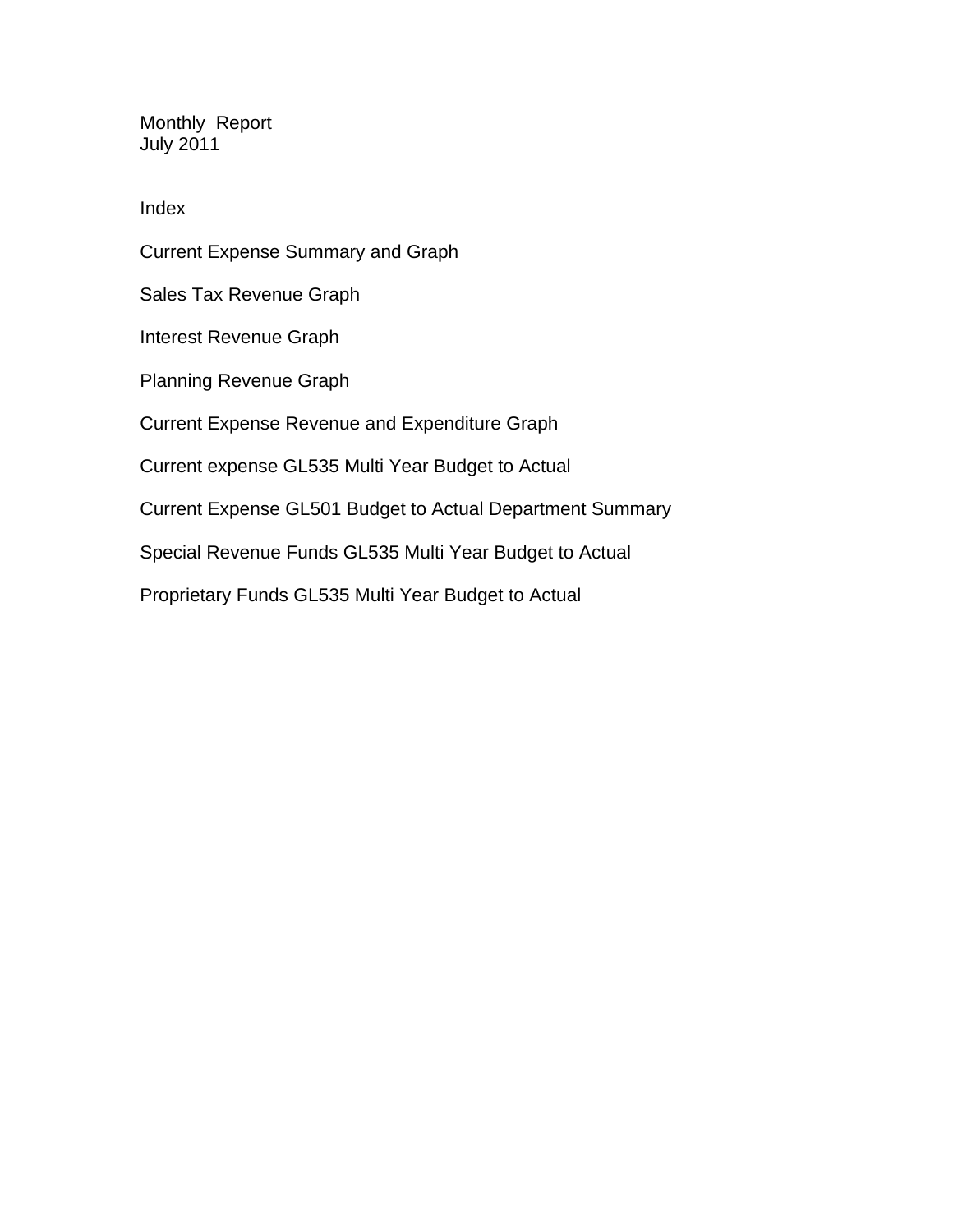| CURRENT EXPENSE Thousands (000's) |                |                     |                         |               |         |            |                        |               |                |            |                         |               |
|-----------------------------------|----------------|---------------------|-------------------------|---------------|---------|------------|------------------------|---------------|----------------|------------|-------------------------|---------------|
|                                   |                | <b>Current Year</b> |                         |               |         | 2010       |                        |               |                | 2009       |                         |               |
|                                   | Current        | <b>YTD</b>          | <b>Budget</b>           | % VS          | Current | <b>YTD</b> | <b>Budget</b>          | % VS          | Current        | <b>YTD</b> | <b>Budget</b>           | % VS          |
|                                   | Actual         | Actual              | Net of Beg.<br>Fund Bal | <b>Budget</b> | Actual  | Actual     | Net of Beg<br>Fund Bal | <b>Budget</b> | Actual         | Actual     | Net of Beg.<br>Fund Bal | <b>Budget</b> |
| Revenue                           |                |                     |                         |               |         |            |                        |               |                |            |                         |               |
| <b>Property Tax</b>               | 40             | 4,027               | 7,437                   | 54%           | 30      | 3,838      | 7,368                  | 52%           | 19             | 3,778      | 6,844                   | 55%           |
| Sales Tax                         | 333            | 2,291               | 4,111                   | 56%           | 320     | 2,383      | 4,326                  | 55%           | 336            | 2,485      | 4,593                   | 54%           |
| <b>Planning and Community</b>     | 107            | 842                 | 1,363                   | 62%           | 124     | 850        | 1,229                  | 69%           | 149            | 682        | 1,032                   | 66%           |
| Interest - Investment             | 42             | 107                 | 350                     | 31%           | 43      | 226        | 550                    | 41%           | 78             | 553        | 529                     | 105%          |
| Other                             | 394            | 3,686               | 5,327                   | 69%           | 428     | 3,377      | 5,171                  | 65%           | 428            | 3,327      | 5,134                   | 65%           |
| Subtotal                          | 916            | 10,953              | 18,588                  | 59%           | 945     | 10.674     | 18,644                 | 57%           | 1,010          | 10,825     | 18,132                  | 60%           |
| Intergovernmental (Grants)        | 79             | 499                 | 937                     | 53%           | 95      | 519        | 807                    | 64%           | 128            | 446        | 1,710                   | 26%           |
| Total                             | 995            | 11,452              | 19,525                  | 59%           | 1,040   | 11,193     | 19,451                 | 58%           | 1,138          | 11,271     | 19,842                  | 57%           |
| Interfund Transfers-In            | $\blacksquare$ | 1,879               | 1,879                   | 100%          |         | 1,948      | 1,948                  | 100%          | 146            | 1,074      | 1.785                   | 60%           |
| Use of Beg Fund Balance           | $\blacksquare$ | $\blacksquare$      | 150                     | 0%            |         |            | 1,210                  | 0%            | $\blacksquare$ |            | 2,825                   | 0%            |
| <b>Total Revenue</b>              | 995            | 13,331              | 21,554                  | 62%           | 1,040   | 13,141     | 22,609                 | 58%           | 1,284          | 12,345     | 24,452                  | 50%           |
| Expenditures                      |                |                     |                         |               |         |            |                        |               |                |            |                         |               |
| Expenditures                      | 1,546          | 11,046              | 19,891                  | 56%           | 1,674   | 11,932     | 21,347                 | 56%           | 1,723          | 12,863     | 23,384                  | 55%           |
| Interfund Transfers-Out           |                | 1,205               | 1,663                   | 72%           | 4       | 1,361      | 1,262                  | 108%          | 47             | 731        | 1,068                   | 68%           |
| <b>Total Expenditures</b>         | 1,546          | 12,251              | 21,554                  | 57%           | 1,678   | 13,293     | 22,609                 | 59%           | 1,770          | 13,594     | 24,452                  | 56%           |
| Net Current Expense               | (551)          | 1,080               | 0                       |               | (638)   | (152)      | 0                      |               | (486)          | (1, 249)   | $\mathbf 0$             |               |



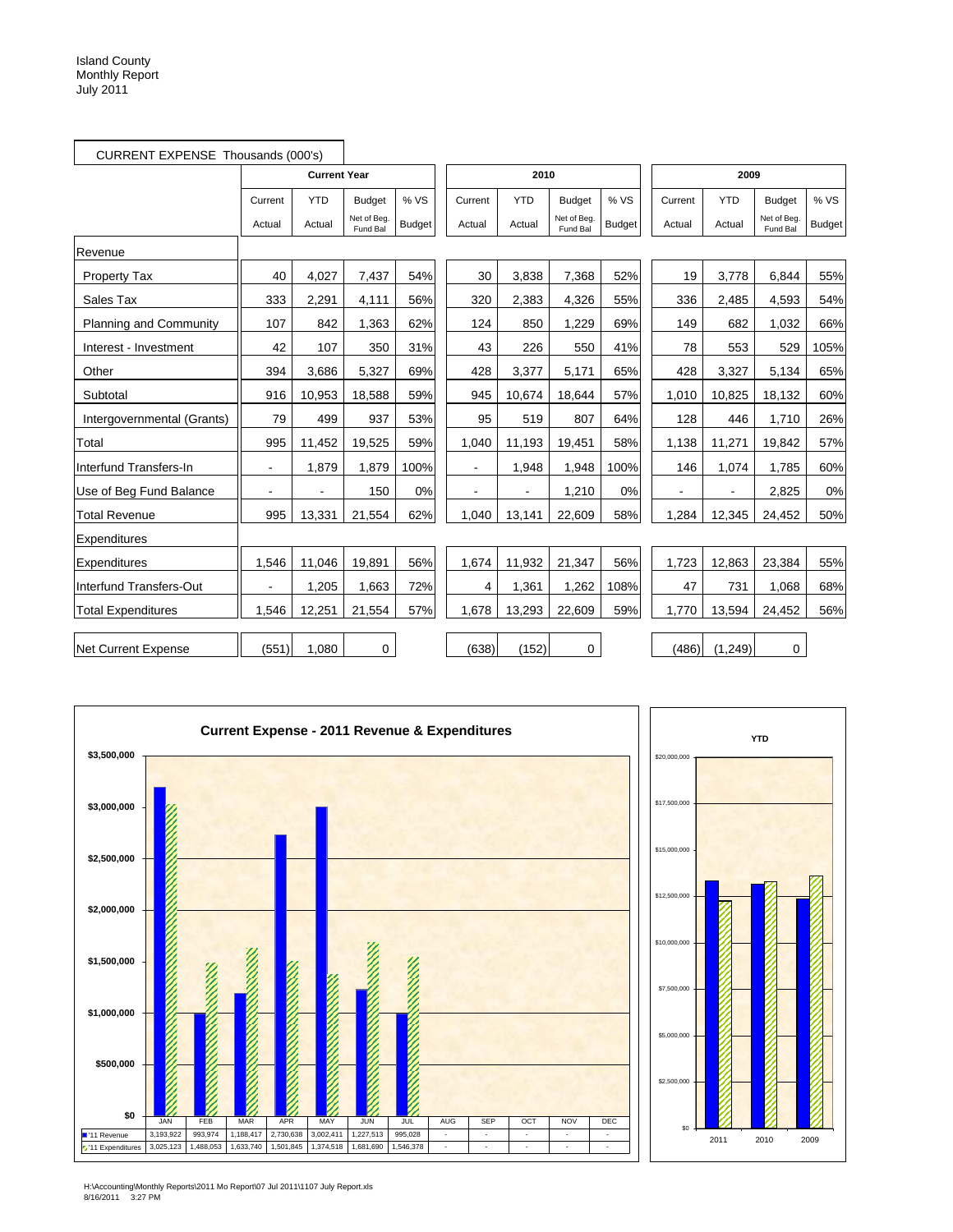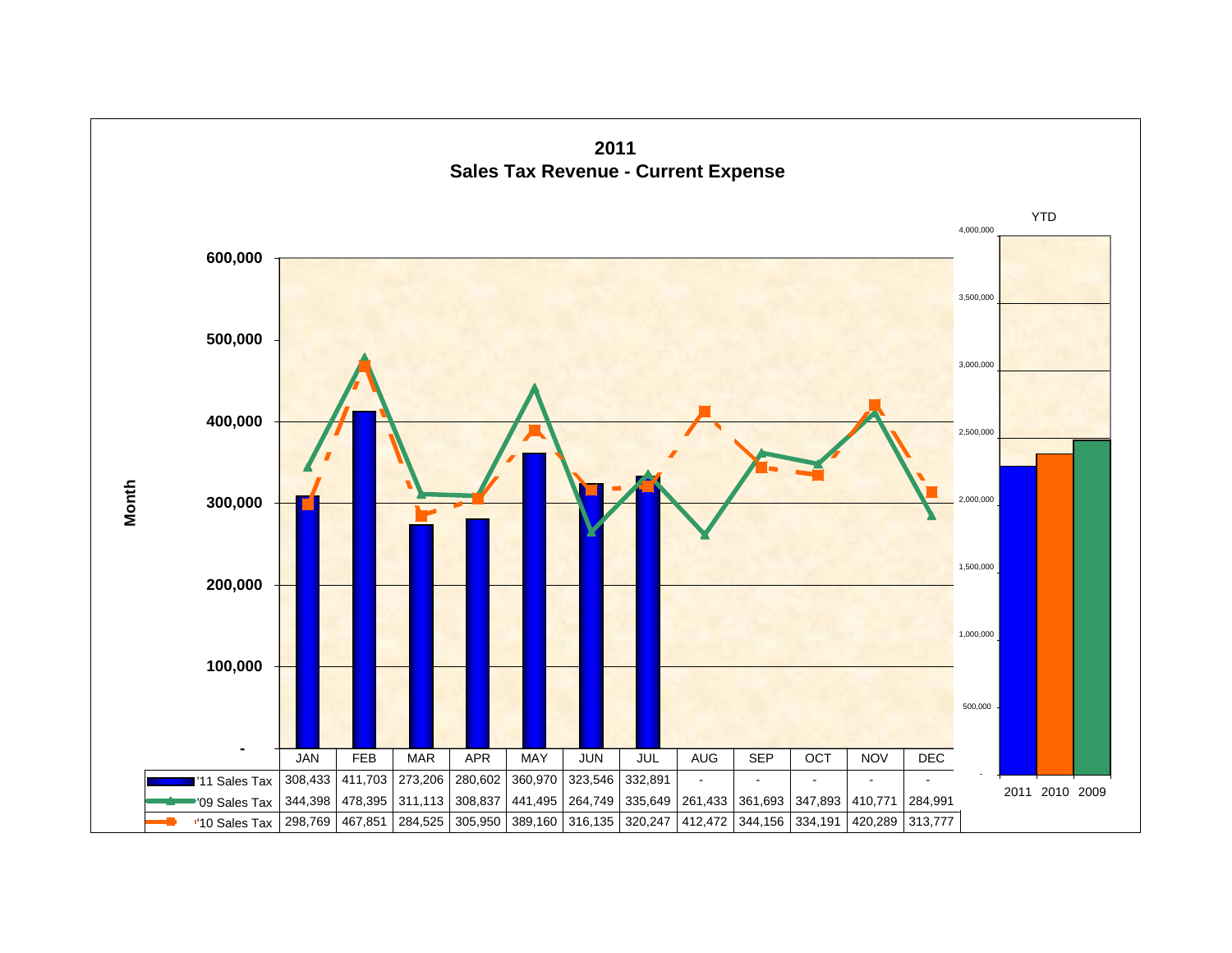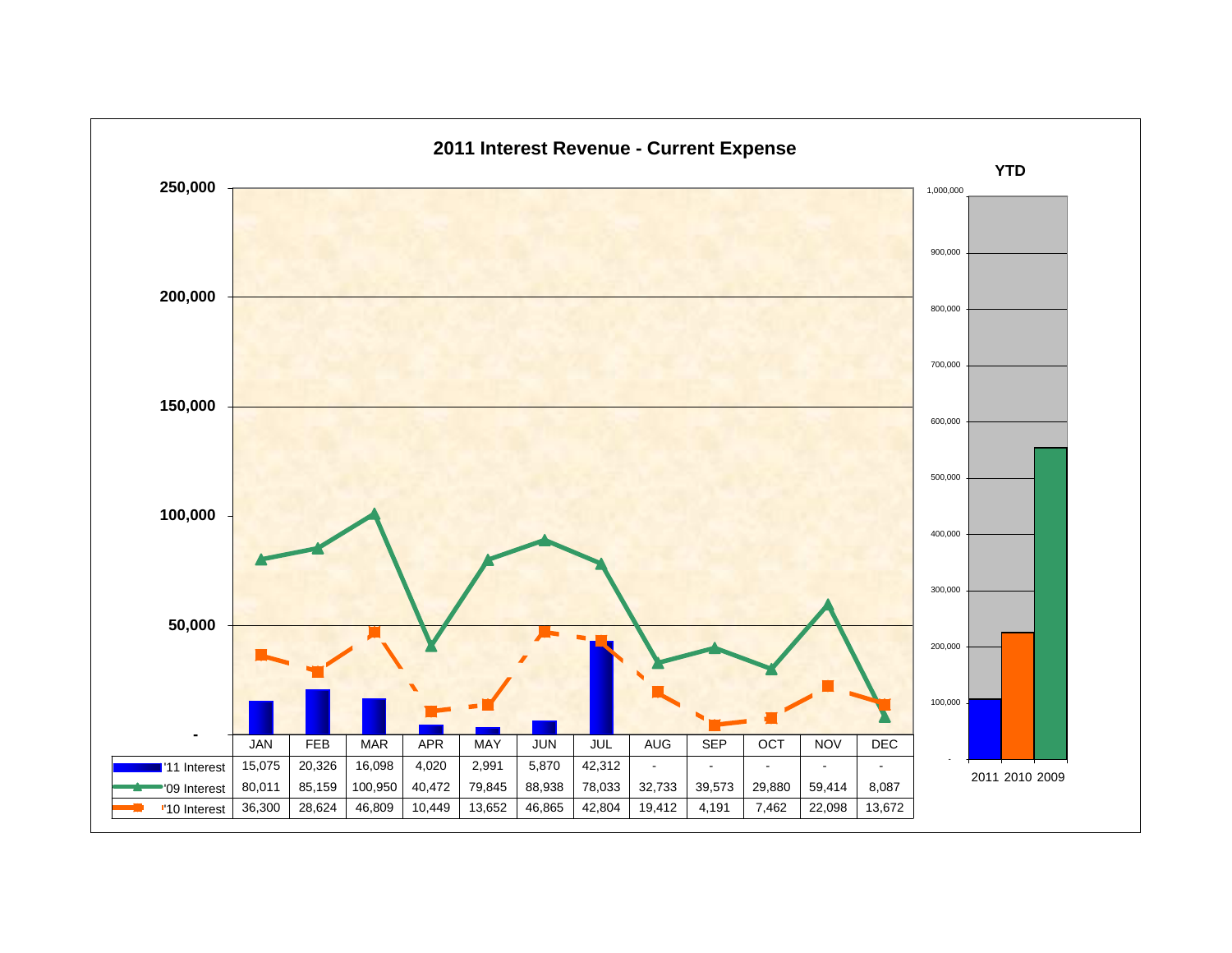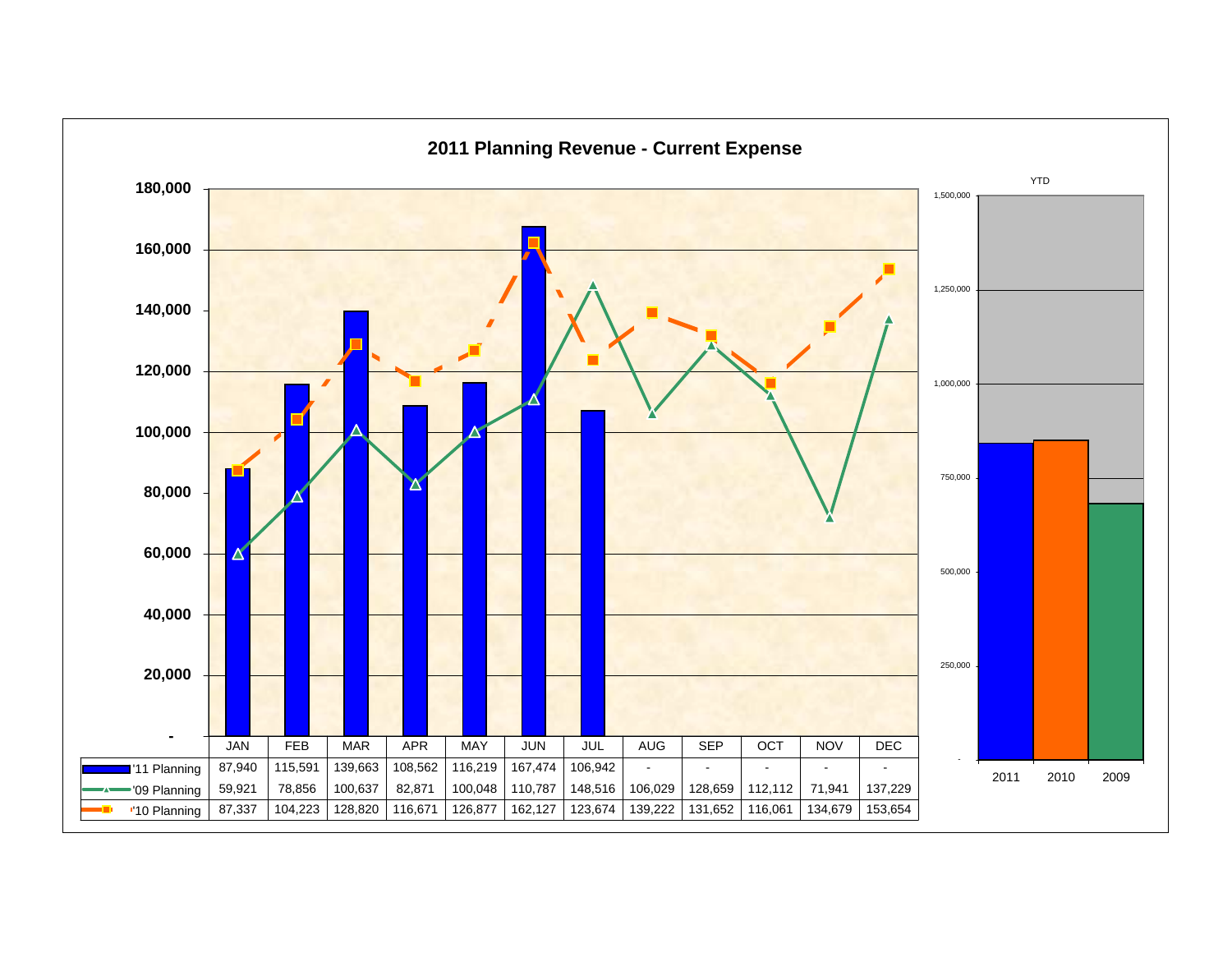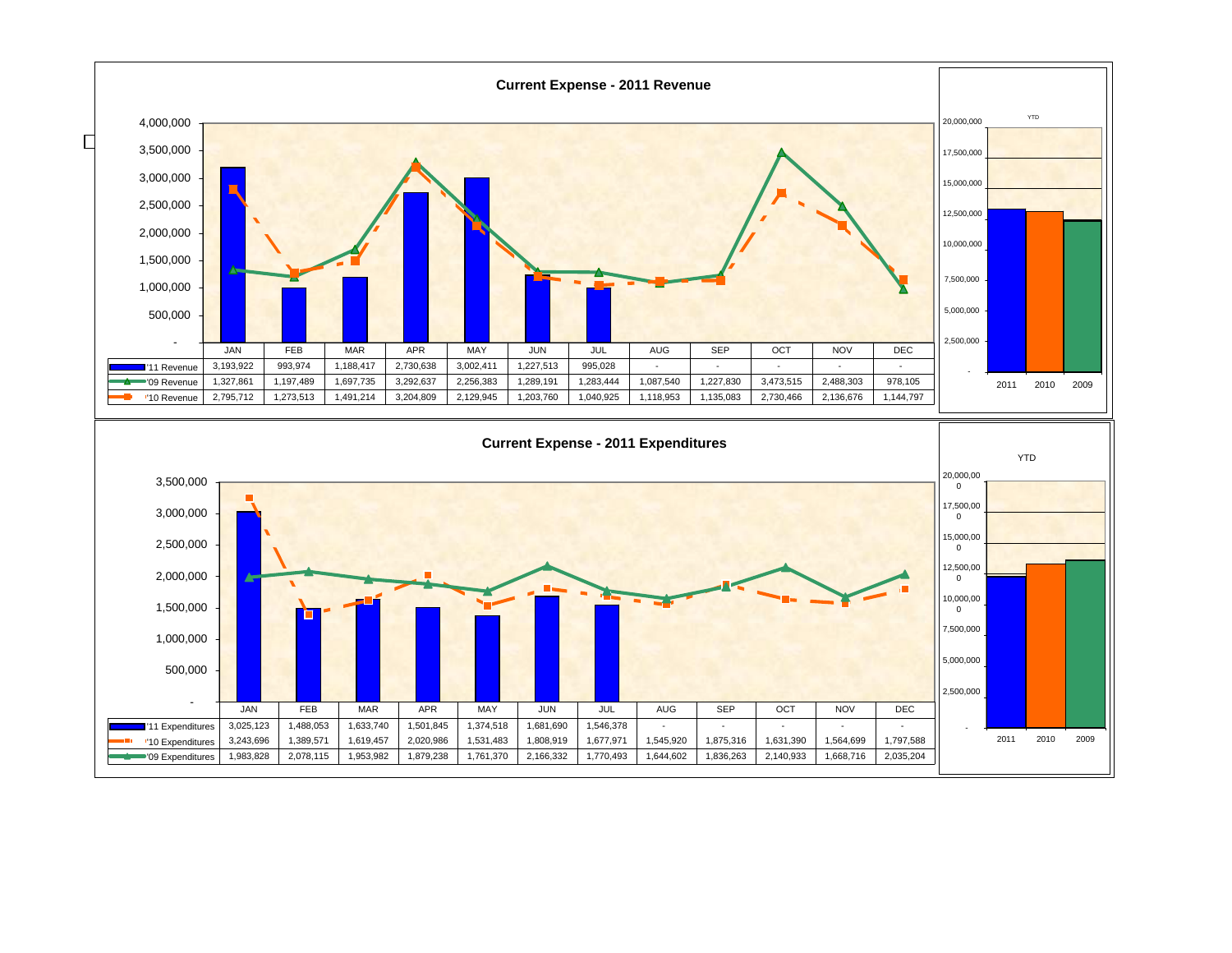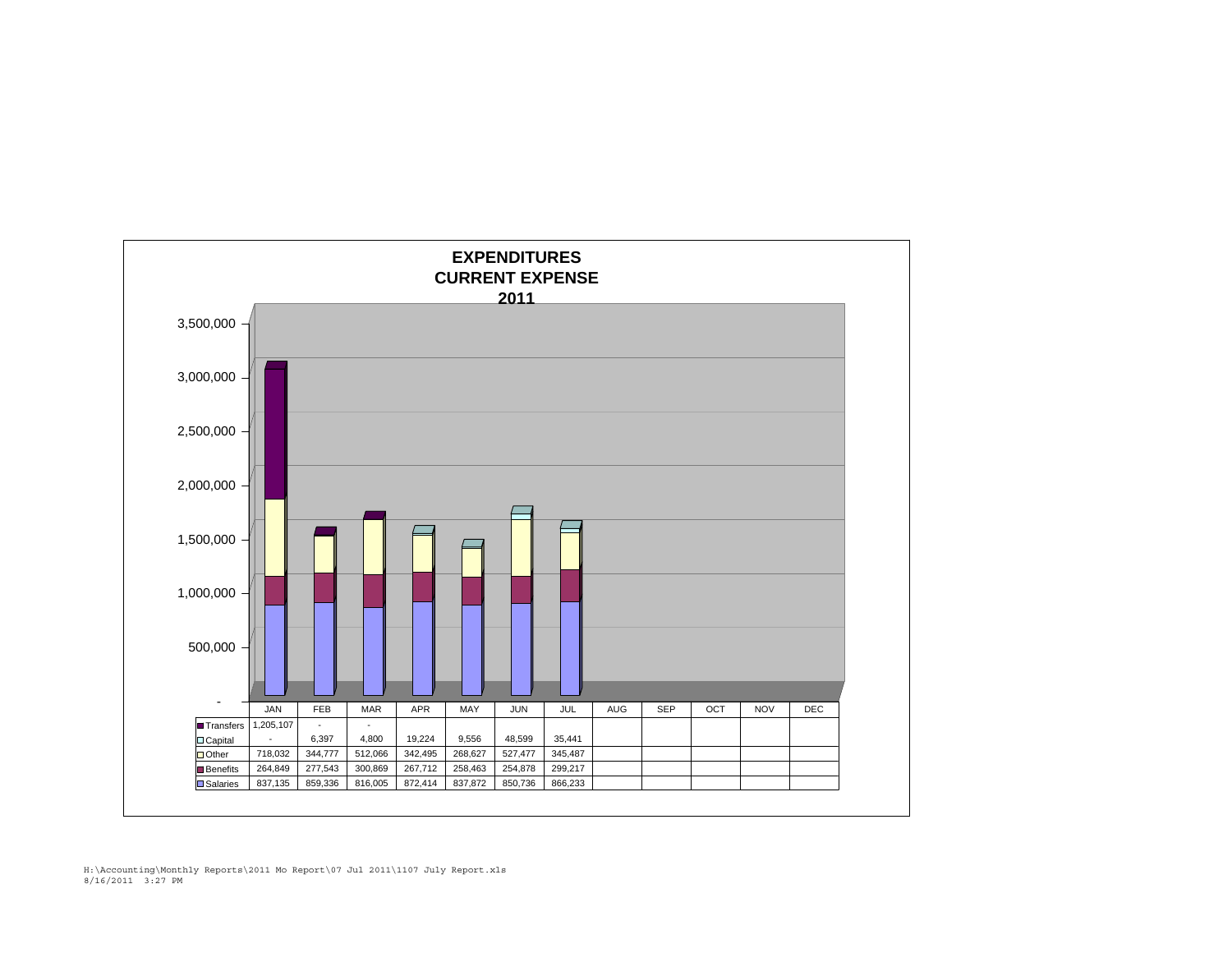|                              |                    |                                    |                   | 2011            | 2011<br>Month  | 2011<br>Year to | 2011<br><b>Encumbered</b> | 2011           |                |
|------------------------------|--------------------|------------------------------------|-------------------|-----------------|----------------|-----------------|---------------------------|----------------|----------------|
|                              |                    | <b>Prior Years to Date Actuals</b> |                   | Approved        | to Date @      | Date @          | Amount @                  | Balance @      | <b>Percent</b> |
| Object                       | <b>Description</b> | 2009                               | 2010              | <b>Budget</b>   | 07/31/2011     | 07/31/2011      | 07/31/2011                | 07/31/2011     | <b>YTD</b>     |
| <b>CURRENT EXPENSE (001)</b> |                    |                                    |                   |                 |                |                 |                           |                |                |
| USE OF FUND BALANCE          |                    | 0.00                               | 0.00              | 150.000.00      | 0.00           | 0.00            | 0.00                      | 150.000.00     | $0\%$          |
| <b>REVENUES</b>              |                    | 10.824.945.72                      | 10.672.984.48     | 18,588,094.00   | 916,259.15     | 10,953,517.07   | 0.00                      | 7,634,576.93   | 59 %           |
| <b>GRANT REVENUES</b>        |                    | 446.105.27                         | 518.993.84        | 937.041.00      | 78.769.36      | 499.387.59      | 0.00                      | 437.653.41     | 53 %           |
| <b>EXPENDITURES</b>          |                    | (12,862,798.00)                    | (11, 931, 537.65) | (19,891,528.00) | (1,546,378.51) | (11,046,241.99) | (34,069.16)               | (8,811,216.85) | 56 %           |
| <b>TRANSFERS IN</b>          |                    | 1.073.689.95                       | 1.947.900.00      | 1,879,000.00    | 0.00           | 1.879.000.00    | 0.00                      | 0.00           | 100 %          |
| <b>TRANSFERS OUT</b>         |                    | (730,559.91)                       | (1,360,545.77)    | (1,662,607.00)  | 0.00           | (1,205,107.00)  | 0.00                      | (457,500.00)   | 72 %           |
| Net CURRENT EXPENSE (001)    |                    | (1.248.616.97)                     | (152, 205.10)     | 0.00            | (551,350.00)   | 1,080,555.67    | (34,069.16)               | (1,046,486.51) |                |
| <b>Grand Total All Funds</b> |                    | (1,248,616.97)                     | (152, 205.10)     | 0.00            | (551, 350.00)  | 1,080,555.67    | (34,069.16)               | (1,046,486.51) |                |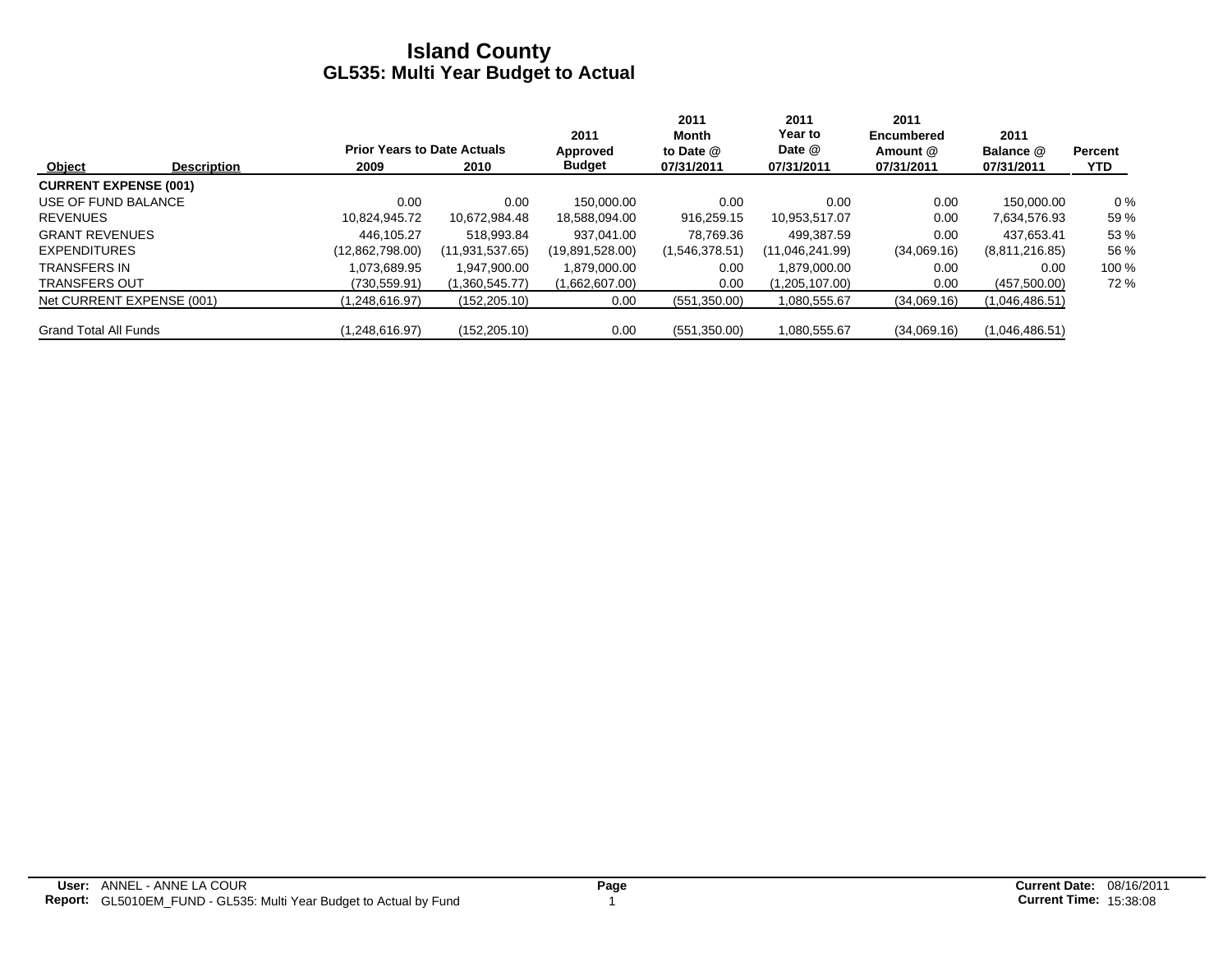| <b>YTD</b><br><b>Budget</b><br><b>Encumbrance</b><br><b>Balance</b><br><b>Actual</b><br>Dept: 11 PUBLIC WORKS<br><b>Revenue</b><br>31 TAXES<br>0.00<br>0.00<br>0.00<br>0.00<br>0.00<br>380.95<br>34 CHARGES FOR GOODS & SERVICES<br>5,060.00<br>19,276.30<br>0.00<br>(14,216.30)<br><b>36 MISCELLANEOUS REVENUES</b><br>4,000.00<br>2,636.44<br>34.08<br>1,363.56<br>0.00<br><b>39 OTHER FINANCING SOURCES</b><br>0.00<br>0.00<br>0.00<br>0.00<br>0.00<br>227.81<br>9,060.00<br>20,639.86<br>(11,579.86)<br>0.00<br><b>Revenue Total:</b><br><b>Expenditures</b><br>10 SALARIES & BENEFITS<br>113,179.00<br>0.00<br>62,232.62<br>50,946.38<br>54.98<br>40,420.00<br>20 MAINTENANCE & OPERATIONS<br>17,549.54<br>0.00<br>22,870.46<br>43.41<br><b>30 INTERGOVERMENT</b><br>0.00<br>780.03<br>0.00<br>(780.03)<br>0.00<br>0.00<br>0.00<br>0.00<br>0.00<br>0.00<br>153,599.00<br>80,562.19<br>73,036.81<br>52.44<br>0.00<br><b>Expenditure Total:</b><br>(144, 539.00)<br>0.00<br><b>Dept Total:</b><br>(59, 922.33)<br>(84, 616.67)<br><b>Dept: 13 HUMAN SERVICES</b><br><b>Expenditures</b><br>20 MAINTENANCE & OPERATIONS<br>0.00<br>76,235.58<br>0.00<br>(76, 235.58)<br>0.00<br>0.00<br>76,235.58<br>0.00<br>0.00<br>(76, 235.58)<br><b>Expenditure Total:</b><br>(76, 235.58)<br>0.00<br>76,235.58<br>0.00<br><b>Dept Total:</b><br>Dept: 14 PUBLIC HEALTH<br><b>Revenue</b><br>0.00<br>0.00<br>0.00<br>0.00<br>0.00<br>0.00<br>0.00<br>0.00<br>0.00<br>0.00<br>0.00<br>0.00<br>0.00<br>0.00<br>0.00<br><b>Revenue Total:</b><br><b>Expenditures</b><br>10 SALARIES & BENEFITS<br>0.00<br>0.00<br>0.00<br>0.00<br>0.00<br>20 MAINTENANCE & OPERATIONS<br>0.00<br>0.00<br>0.00<br>0.00<br>0.00<br><b>40 CAPITAL</b><br>0.00<br>0.00<br>0.00<br>0.00<br>0.00<br>0.00<br>0.00<br>0.00<br>0.00<br>0.00<br><b>Expenditure Total:</b><br>0.00<br>0.00<br>$0.00\,$<br>0.00<br><b>Dept Total:</b><br>Dept: 20 ASSESSOR<br><b>Revenue</b><br>0.00<br>4,803.19<br>0.00<br>(4,803.19)<br>0.00<br>0.00<br>0.00<br>(1,140.25)<br>1,140.25<br>0.00<br>0.00<br>5,943.44<br>0.00<br>(5,943.44)<br>0.00<br><b>Revenue Total:</b><br><b>Expenditures</b><br>10 SALARIES & BENEFITS<br>954,182.00<br>534,332.92<br>0.00<br>419,849.08<br>56.00<br>20 MAINTENANCE & OPERATIONS<br>71,300.00<br>13,655.48<br>0.00<br>57,644.52<br>19.15<br><b>40 CAPITAL</b><br>0.00<br>6,397.11<br>0.00<br>(6,397.11)<br>0.00<br>1,025,482.00<br><b>Expenditure Total:</b><br>554,385.51<br>0.00<br>471,096.49<br>54.06<br>(1,025,482.00)<br>(548, 442.07)<br>0.00<br>(477, 039.93)<br><b>Dept Total:</b><br>Dept: 21 AUDITOR<br><b>Revenue</b><br>4,000.00<br>0.00<br>2,457.00<br>1,543.00<br>61.42 |                                  |  | <b>Report Date: 07/31/2011</b> |  |         |
|---------------------------------------------------------------------------------------------------------------------------------------------------------------------------------------------------------------------------------------------------------------------------------------------------------------------------------------------------------------------------------------------------------------------------------------------------------------------------------------------------------------------------------------------------------------------------------------------------------------------------------------------------------------------------------------------------------------------------------------------------------------------------------------------------------------------------------------------------------------------------------------------------------------------------------------------------------------------------------------------------------------------------------------------------------------------------------------------------------------------------------------------------------------------------------------------------------------------------------------------------------------------------------------------------------------------------------------------------------------------------------------------------------------------------------------------------------------------------------------------------------------------------------------------------------------------------------------------------------------------------------------------------------------------------------------------------------------------------------------------------------------------------------------------------------------------------------------------------------------------------------------------------------------------------------------------------------------------------------------------------------------------------------------------------------------------------------------------------------------------------------------------------------------------------------------------------------------------------------------------------------------------------------------------------------------------------------------------------------------------------------------------------------------------------------------------------------------------------------------------------------------------------------------------------------------------------------------------------------------------------------------------------------------------|----------------------------------|--|--------------------------------|--|---------|
|                                                                                                                                                                                                                                                                                                                                                                                                                                                                                                                                                                                                                                                                                                                                                                                                                                                                                                                                                                                                                                                                                                                                                                                                                                                                                                                                                                                                                                                                                                                                                                                                                                                                                                                                                                                                                                                                                                                                                                                                                                                                                                                                                                                                                                                                                                                                                                                                                                                                                                                                                                                                                                                                     | <b>Group - Description</b>       |  |                                |  | Percent |
|                                                                                                                                                                                                                                                                                                                                                                                                                                                                                                                                                                                                                                                                                                                                                                                                                                                                                                                                                                                                                                                                                                                                                                                                                                                                                                                                                                                                                                                                                                                                                                                                                                                                                                                                                                                                                                                                                                                                                                                                                                                                                                                                                                                                                                                                                                                                                                                                                                                                                                                                                                                                                                                                     |                                  |  |                                |  |         |
|                                                                                                                                                                                                                                                                                                                                                                                                                                                                                                                                                                                                                                                                                                                                                                                                                                                                                                                                                                                                                                                                                                                                                                                                                                                                                                                                                                                                                                                                                                                                                                                                                                                                                                                                                                                                                                                                                                                                                                                                                                                                                                                                                                                                                                                                                                                                                                                                                                                                                                                                                                                                                                                                     |                                  |  |                                |  |         |
|                                                                                                                                                                                                                                                                                                                                                                                                                                                                                                                                                                                                                                                                                                                                                                                                                                                                                                                                                                                                                                                                                                                                                                                                                                                                                                                                                                                                                                                                                                                                                                                                                                                                                                                                                                                                                                                                                                                                                                                                                                                                                                                                                                                                                                                                                                                                                                                                                                                                                                                                                                                                                                                                     |                                  |  |                                |  |         |
|                                                                                                                                                                                                                                                                                                                                                                                                                                                                                                                                                                                                                                                                                                                                                                                                                                                                                                                                                                                                                                                                                                                                                                                                                                                                                                                                                                                                                                                                                                                                                                                                                                                                                                                                                                                                                                                                                                                                                                                                                                                                                                                                                                                                                                                                                                                                                                                                                                                                                                                                                                                                                                                                     |                                  |  |                                |  |         |
|                                                                                                                                                                                                                                                                                                                                                                                                                                                                                                                                                                                                                                                                                                                                                                                                                                                                                                                                                                                                                                                                                                                                                                                                                                                                                                                                                                                                                                                                                                                                                                                                                                                                                                                                                                                                                                                                                                                                                                                                                                                                                                                                                                                                                                                                                                                                                                                                                                                                                                                                                                                                                                                                     |                                  |  |                                |  |         |
|                                                                                                                                                                                                                                                                                                                                                                                                                                                                                                                                                                                                                                                                                                                                                                                                                                                                                                                                                                                                                                                                                                                                                                                                                                                                                                                                                                                                                                                                                                                                                                                                                                                                                                                                                                                                                                                                                                                                                                                                                                                                                                                                                                                                                                                                                                                                                                                                                                                                                                                                                                                                                                                                     |                                  |  |                                |  |         |
|                                                                                                                                                                                                                                                                                                                                                                                                                                                                                                                                                                                                                                                                                                                                                                                                                                                                                                                                                                                                                                                                                                                                                                                                                                                                                                                                                                                                                                                                                                                                                                                                                                                                                                                                                                                                                                                                                                                                                                                                                                                                                                                                                                                                                                                                                                                                                                                                                                                                                                                                                                                                                                                                     |                                  |  |                                |  |         |
|                                                                                                                                                                                                                                                                                                                                                                                                                                                                                                                                                                                                                                                                                                                                                                                                                                                                                                                                                                                                                                                                                                                                                                                                                                                                                                                                                                                                                                                                                                                                                                                                                                                                                                                                                                                                                                                                                                                                                                                                                                                                                                                                                                                                                                                                                                                                                                                                                                                                                                                                                                                                                                                                     |                                  |  |                                |  |         |
|                                                                                                                                                                                                                                                                                                                                                                                                                                                                                                                                                                                                                                                                                                                                                                                                                                                                                                                                                                                                                                                                                                                                                                                                                                                                                                                                                                                                                                                                                                                                                                                                                                                                                                                                                                                                                                                                                                                                                                                                                                                                                                                                                                                                                                                                                                                                                                                                                                                                                                                                                                                                                                                                     |                                  |  |                                |  |         |
|                                                                                                                                                                                                                                                                                                                                                                                                                                                                                                                                                                                                                                                                                                                                                                                                                                                                                                                                                                                                                                                                                                                                                                                                                                                                                                                                                                                                                                                                                                                                                                                                                                                                                                                                                                                                                                                                                                                                                                                                                                                                                                                                                                                                                                                                                                                                                                                                                                                                                                                                                                                                                                                                     |                                  |  |                                |  |         |
|                                                                                                                                                                                                                                                                                                                                                                                                                                                                                                                                                                                                                                                                                                                                                                                                                                                                                                                                                                                                                                                                                                                                                                                                                                                                                                                                                                                                                                                                                                                                                                                                                                                                                                                                                                                                                                                                                                                                                                                                                                                                                                                                                                                                                                                                                                                                                                                                                                                                                                                                                                                                                                                                     | <b>40 CAPITAL</b>                |  |                                |  |         |
|                                                                                                                                                                                                                                                                                                                                                                                                                                                                                                                                                                                                                                                                                                                                                                                                                                                                                                                                                                                                                                                                                                                                                                                                                                                                                                                                                                                                                                                                                                                                                                                                                                                                                                                                                                                                                                                                                                                                                                                                                                                                                                                                                                                                                                                                                                                                                                                                                                                                                                                                                                                                                                                                     |                                  |  |                                |  |         |
|                                                                                                                                                                                                                                                                                                                                                                                                                                                                                                                                                                                                                                                                                                                                                                                                                                                                                                                                                                                                                                                                                                                                                                                                                                                                                                                                                                                                                                                                                                                                                                                                                                                                                                                                                                                                                                                                                                                                                                                                                                                                                                                                                                                                                                                                                                                                                                                                                                                                                                                                                                                                                                                                     |                                  |  |                                |  |         |
|                                                                                                                                                                                                                                                                                                                                                                                                                                                                                                                                                                                                                                                                                                                                                                                                                                                                                                                                                                                                                                                                                                                                                                                                                                                                                                                                                                                                                                                                                                                                                                                                                                                                                                                                                                                                                                                                                                                                                                                                                                                                                                                                                                                                                                                                                                                                                                                                                                                                                                                                                                                                                                                                     |                                  |  |                                |  |         |
|                                                                                                                                                                                                                                                                                                                                                                                                                                                                                                                                                                                                                                                                                                                                                                                                                                                                                                                                                                                                                                                                                                                                                                                                                                                                                                                                                                                                                                                                                                                                                                                                                                                                                                                                                                                                                                                                                                                                                                                                                                                                                                                                                                                                                                                                                                                                                                                                                                                                                                                                                                                                                                                                     |                                  |  |                                |  |         |
|                                                                                                                                                                                                                                                                                                                                                                                                                                                                                                                                                                                                                                                                                                                                                                                                                                                                                                                                                                                                                                                                                                                                                                                                                                                                                                                                                                                                                                                                                                                                                                                                                                                                                                                                                                                                                                                                                                                                                                                                                                                                                                                                                                                                                                                                                                                                                                                                                                                                                                                                                                                                                                                                     |                                  |  |                                |  |         |
|                                                                                                                                                                                                                                                                                                                                                                                                                                                                                                                                                                                                                                                                                                                                                                                                                                                                                                                                                                                                                                                                                                                                                                                                                                                                                                                                                                                                                                                                                                                                                                                                                                                                                                                                                                                                                                                                                                                                                                                                                                                                                                                                                                                                                                                                                                                                                                                                                                                                                                                                                                                                                                                                     |                                  |  |                                |  |         |
|                                                                                                                                                                                                                                                                                                                                                                                                                                                                                                                                                                                                                                                                                                                                                                                                                                                                                                                                                                                                                                                                                                                                                                                                                                                                                                                                                                                                                                                                                                                                                                                                                                                                                                                                                                                                                                                                                                                                                                                                                                                                                                                                                                                                                                                                                                                                                                                                                                                                                                                                                                                                                                                                     |                                  |  |                                |  |         |
|                                                                                                                                                                                                                                                                                                                                                                                                                                                                                                                                                                                                                                                                                                                                                                                                                                                                                                                                                                                                                                                                                                                                                                                                                                                                                                                                                                                                                                                                                                                                                                                                                                                                                                                                                                                                                                                                                                                                                                                                                                                                                                                                                                                                                                                                                                                                                                                                                                                                                                                                                                                                                                                                     | 33 INTERGOVERMENTAL REVENUES     |  |                                |  |         |
|                                                                                                                                                                                                                                                                                                                                                                                                                                                                                                                                                                                                                                                                                                                                                                                                                                                                                                                                                                                                                                                                                                                                                                                                                                                                                                                                                                                                                                                                                                                                                                                                                                                                                                                                                                                                                                                                                                                                                                                                                                                                                                                                                                                                                                                                                                                                                                                                                                                                                                                                                                                                                                                                     | 39 OTHER FINANCING SOURCES       |  |                                |  |         |
|                                                                                                                                                                                                                                                                                                                                                                                                                                                                                                                                                                                                                                                                                                                                                                                                                                                                                                                                                                                                                                                                                                                                                                                                                                                                                                                                                                                                                                                                                                                                                                                                                                                                                                                                                                                                                                                                                                                                                                                                                                                                                                                                                                                                                                                                                                                                                                                                                                                                                                                                                                                                                                                                     |                                  |  |                                |  |         |
|                                                                                                                                                                                                                                                                                                                                                                                                                                                                                                                                                                                                                                                                                                                                                                                                                                                                                                                                                                                                                                                                                                                                                                                                                                                                                                                                                                                                                                                                                                                                                                                                                                                                                                                                                                                                                                                                                                                                                                                                                                                                                                                                                                                                                                                                                                                                                                                                                                                                                                                                                                                                                                                                     |                                  |  |                                |  |         |
|                                                                                                                                                                                                                                                                                                                                                                                                                                                                                                                                                                                                                                                                                                                                                                                                                                                                                                                                                                                                                                                                                                                                                                                                                                                                                                                                                                                                                                                                                                                                                                                                                                                                                                                                                                                                                                                                                                                                                                                                                                                                                                                                                                                                                                                                                                                                                                                                                                                                                                                                                                                                                                                                     |                                  |  |                                |  |         |
|                                                                                                                                                                                                                                                                                                                                                                                                                                                                                                                                                                                                                                                                                                                                                                                                                                                                                                                                                                                                                                                                                                                                                                                                                                                                                                                                                                                                                                                                                                                                                                                                                                                                                                                                                                                                                                                                                                                                                                                                                                                                                                                                                                                                                                                                                                                                                                                                                                                                                                                                                                                                                                                                     |                                  |  |                                |  |         |
|                                                                                                                                                                                                                                                                                                                                                                                                                                                                                                                                                                                                                                                                                                                                                                                                                                                                                                                                                                                                                                                                                                                                                                                                                                                                                                                                                                                                                                                                                                                                                                                                                                                                                                                                                                                                                                                                                                                                                                                                                                                                                                                                                                                                                                                                                                                                                                                                                                                                                                                                                                                                                                                                     |                                  |  |                                |  |         |
|                                                                                                                                                                                                                                                                                                                                                                                                                                                                                                                                                                                                                                                                                                                                                                                                                                                                                                                                                                                                                                                                                                                                                                                                                                                                                                                                                                                                                                                                                                                                                                                                                                                                                                                                                                                                                                                                                                                                                                                                                                                                                                                                                                                                                                                                                                                                                                                                                                                                                                                                                                                                                                                                     |                                  |  |                                |  |         |
|                                                                                                                                                                                                                                                                                                                                                                                                                                                                                                                                                                                                                                                                                                                                                                                                                                                                                                                                                                                                                                                                                                                                                                                                                                                                                                                                                                                                                                                                                                                                                                                                                                                                                                                                                                                                                                                                                                                                                                                                                                                                                                                                                                                                                                                                                                                                                                                                                                                                                                                                                                                                                                                                     |                                  |  |                                |  |         |
|                                                                                                                                                                                                                                                                                                                                                                                                                                                                                                                                                                                                                                                                                                                                                                                                                                                                                                                                                                                                                                                                                                                                                                                                                                                                                                                                                                                                                                                                                                                                                                                                                                                                                                                                                                                                                                                                                                                                                                                                                                                                                                                                                                                                                                                                                                                                                                                                                                                                                                                                                                                                                                                                     |                                  |  |                                |  |         |
|                                                                                                                                                                                                                                                                                                                                                                                                                                                                                                                                                                                                                                                                                                                                                                                                                                                                                                                                                                                                                                                                                                                                                                                                                                                                                                                                                                                                                                                                                                                                                                                                                                                                                                                                                                                                                                                                                                                                                                                                                                                                                                                                                                                                                                                                                                                                                                                                                                                                                                                                                                                                                                                                     | 34 CHARGES FOR GOODS & SERVICES  |  |                                |  |         |
|                                                                                                                                                                                                                                                                                                                                                                                                                                                                                                                                                                                                                                                                                                                                                                                                                                                                                                                                                                                                                                                                                                                                                                                                                                                                                                                                                                                                                                                                                                                                                                                                                                                                                                                                                                                                                                                                                                                                                                                                                                                                                                                                                                                                                                                                                                                                                                                                                                                                                                                                                                                                                                                                     | <b>36 MISCELLANEOUS REVENUES</b> |  |                                |  |         |
|                                                                                                                                                                                                                                                                                                                                                                                                                                                                                                                                                                                                                                                                                                                                                                                                                                                                                                                                                                                                                                                                                                                                                                                                                                                                                                                                                                                                                                                                                                                                                                                                                                                                                                                                                                                                                                                                                                                                                                                                                                                                                                                                                                                                                                                                                                                                                                                                                                                                                                                                                                                                                                                                     |                                  |  |                                |  |         |
|                                                                                                                                                                                                                                                                                                                                                                                                                                                                                                                                                                                                                                                                                                                                                                                                                                                                                                                                                                                                                                                                                                                                                                                                                                                                                                                                                                                                                                                                                                                                                                                                                                                                                                                                                                                                                                                                                                                                                                                                                                                                                                                                                                                                                                                                                                                                                                                                                                                                                                                                                                                                                                                                     |                                  |  |                                |  |         |
|                                                                                                                                                                                                                                                                                                                                                                                                                                                                                                                                                                                                                                                                                                                                                                                                                                                                                                                                                                                                                                                                                                                                                                                                                                                                                                                                                                                                                                                                                                                                                                                                                                                                                                                                                                                                                                                                                                                                                                                                                                                                                                                                                                                                                                                                                                                                                                                                                                                                                                                                                                                                                                                                     |                                  |  |                                |  |         |
|                                                                                                                                                                                                                                                                                                                                                                                                                                                                                                                                                                                                                                                                                                                                                                                                                                                                                                                                                                                                                                                                                                                                                                                                                                                                                                                                                                                                                                                                                                                                                                                                                                                                                                                                                                                                                                                                                                                                                                                                                                                                                                                                                                                                                                                                                                                                                                                                                                                                                                                                                                                                                                                                     |                                  |  |                                |  |         |
|                                                                                                                                                                                                                                                                                                                                                                                                                                                                                                                                                                                                                                                                                                                                                                                                                                                                                                                                                                                                                                                                                                                                                                                                                                                                                                                                                                                                                                                                                                                                                                                                                                                                                                                                                                                                                                                                                                                                                                                                                                                                                                                                                                                                                                                                                                                                                                                                                                                                                                                                                                                                                                                                     |                                  |  |                                |  |         |
|                                                                                                                                                                                                                                                                                                                                                                                                                                                                                                                                                                                                                                                                                                                                                                                                                                                                                                                                                                                                                                                                                                                                                                                                                                                                                                                                                                                                                                                                                                                                                                                                                                                                                                                                                                                                                                                                                                                                                                                                                                                                                                                                                                                                                                                                                                                                                                                                                                                                                                                                                                                                                                                                     |                                  |  |                                |  |         |
|                                                                                                                                                                                                                                                                                                                                                                                                                                                                                                                                                                                                                                                                                                                                                                                                                                                                                                                                                                                                                                                                                                                                                                                                                                                                                                                                                                                                                                                                                                                                                                                                                                                                                                                                                                                                                                                                                                                                                                                                                                                                                                                                                                                                                                                                                                                                                                                                                                                                                                                                                                                                                                                                     |                                  |  |                                |  |         |
|                                                                                                                                                                                                                                                                                                                                                                                                                                                                                                                                                                                                                                                                                                                                                                                                                                                                                                                                                                                                                                                                                                                                                                                                                                                                                                                                                                                                                                                                                                                                                                                                                                                                                                                                                                                                                                                                                                                                                                                                                                                                                                                                                                                                                                                                                                                                                                                                                                                                                                                                                                                                                                                                     |                                  |  |                                |  |         |
|                                                                                                                                                                                                                                                                                                                                                                                                                                                                                                                                                                                                                                                                                                                                                                                                                                                                                                                                                                                                                                                                                                                                                                                                                                                                                                                                                                                                                                                                                                                                                                                                                                                                                                                                                                                                                                                                                                                                                                                                                                                                                                                                                                                                                                                                                                                                                                                                                                                                                                                                                                                                                                                                     | 32 LICENSES & PERMITS            |  |                                |  |         |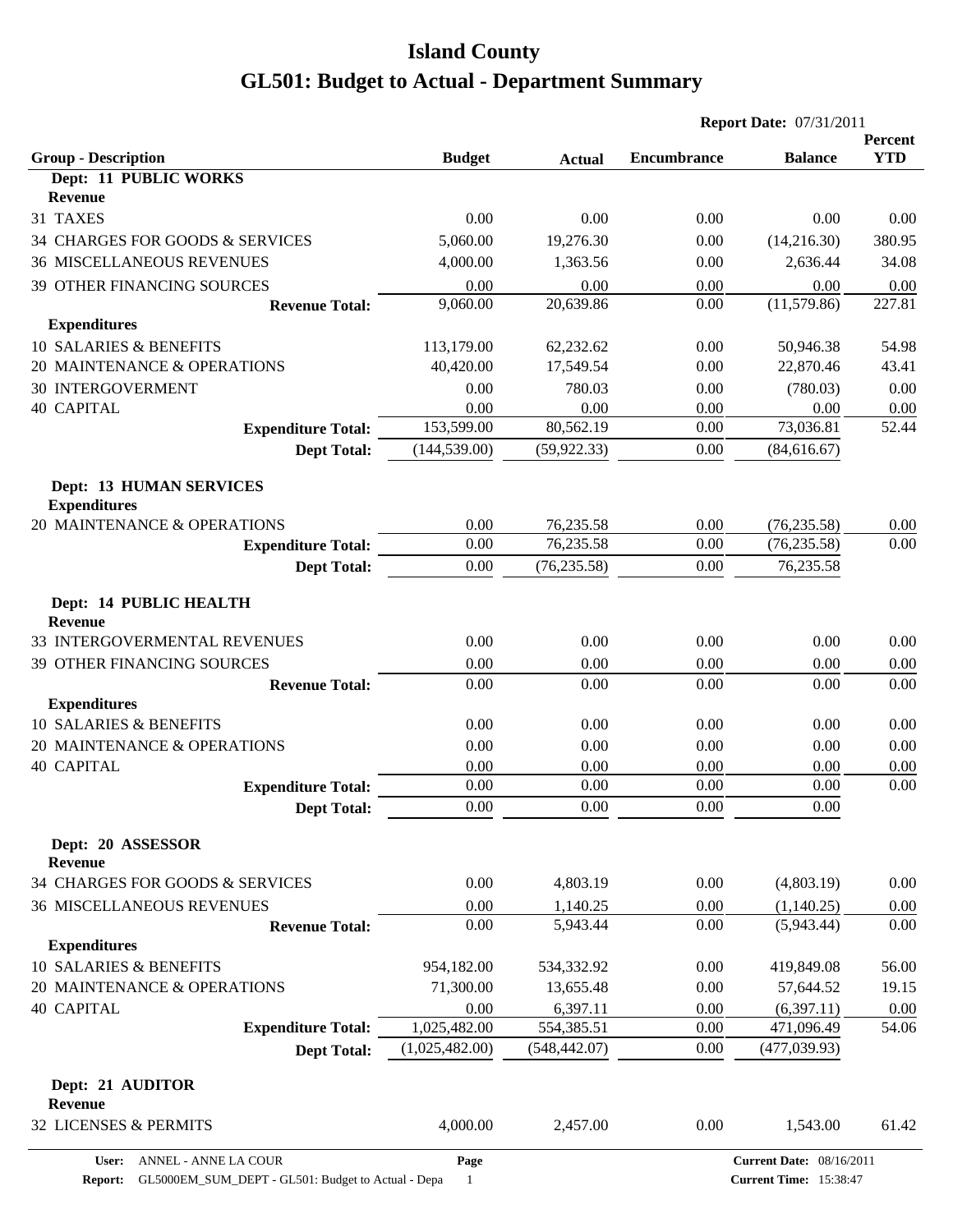|                                                    |                |               | <b>Report Date: 07/31/2011</b> |                |                       |
|----------------------------------------------------|----------------|---------------|--------------------------------|----------------|-----------------------|
| <b>Group - Description</b>                         | <b>Budget</b>  | <b>Actual</b> | <b>Encumbrance</b>             | <b>Balance</b> | Percent<br><b>YTD</b> |
| 34 CHARGES FOR GOODS & SERVICES                    | 597,500.00     | 347,915.82    | 0.00                           | 249,584.18     | 58.22                 |
| <b>36 MISCELLANEOUS REVENUES</b>                   | 300.00         | 641.79        | 0.00                           | (341.79)       | 213.93                |
| <b>Revenue Total:</b>                              | 601,800.00     | 351,014.61    | 0.00                           | 250,785.39     | 58.32                 |
| <b>Expenditures</b>                                |                |               |                                |                |                       |
| 10 SALARIES & BENEFITS                             | 675,465.00     | 377,807.87    | 0.00                           | 297,657.13     | 55.93                 |
| 20 MAINTENANCE & OPERATIONS                        | 83,288.00      | 31,042.25     | 0.00                           | 52,245.75      | 37.27                 |
| <b>Expenditure Total:</b>                          | 758,753.00     | 408,850.12    | 0.00                           | 349,902.88     | 53.88                 |
| <b>Dept Total:</b>                                 | (156,953.00)   | (57, 835.51)  | 0.00                           | (99, 117.49)   |                       |
| Dept: 24 CLERK<br><b>Revenue</b>                   |                |               |                                |                |                       |
| 33 INTERGOVERMENTAL REVENUES                       | 55,000.00      | 61,983.84     | 0.00                           | (6,983.84)     | 112.69                |
| 34 CHARGES FOR GOODS & SERVICES                    | 228,000.00     | 117,287.99    | 0.00                           | 110,712.01     | 51.44                 |
| 35 FINES & PENALTIES                               | 56,848.00      | 37,136.13     | 0.00                           | 19,711.87      | 65.32                 |
| <b>36 MISCELLANEOUS REVENUES</b>                   | 6,000.00       | 3,131.71      | 0.00                           | 2,868.29       | 52.19                 |
| <b>39 OTHER FINANCING SOURCES</b>                  | 9,000.00       | 9,000.00      | 0.00                           | 0.00           | 100.00                |
| <b>Revenue Total:</b>                              | 354,848.00     | 228,539.67    | 0.00                           | 126,308.33     | 64.40                 |
| <b>Expenditures</b>                                |                |               |                                |                |                       |
| 10 SALARIES & BENEFITS                             | 371,338.00     | 200,319.95    | 0.00                           | 171,018.05     | 53.94                 |
| 20 MAINTENANCE & OPERATIONS                        | 31,500.00      | 18,582.75     | 0.00                           | 12,917.25      | 58.99                 |
| <b>Expenditure Total:</b>                          | 402,838.00     | 218,902.70    | 0.00                           | 183,935.30     | 54.34                 |
| <b>Dept Total:</b>                                 | (47,990.00)    | 9,636.97      | 0.00                           | (57, 626.97)   |                       |
| Dept: 25 COMMISSIONERS<br><b>Revenue</b>           |                |               |                                |                |                       |
| 34 CHARGES FOR GOODS & SERVICES                    | 400.00         | 205.28        | 0.00                           | 194.72         | 51.32                 |
| <b>36 MISCELLANEOUS REVENUES</b>                   | 0.00           | 4,251.78      | 0.00                           | (4,251.78)     | 0.00                  |
| <b>Revenue Total:</b>                              | 400.00         | 4,457.06      | 0.00                           | (4,057.06)     | 1,114.26              |
| <b>Expenditures</b>                                |                |               |                                |                |                       |
| 10 SALARIES & BENEFITS                             | 530,727.00     | 338,979.31    | 0.00                           | 191,747.69     | 63.87                 |
| 20 MAINTENANCE & OPERATIONS                        | 59,750.00      | 20,977.71     | 0.00                           | 38,772.29      | 35.10                 |
| <b>Expenditure Total:</b>                          | 590,477.00     | 359,957.02    | $0.00\,$                       | 230,519.98     | 60.96                 |
| <b>Dept Total:</b>                                 | (590,077.00)   | (355, 499.96) | 0.00                           | (234, 577.04)  |                       |
| <b>Dept: 26 CENTRAL SERVICES</b><br><b>Revenue</b> |                |               |                                |                |                       |
| 31 TAXES                                           | 0.00           | 0.00          | 0.00                           | 0.00           | 0.00                  |
| <b>36 MISCELLANEOUS REVENUES</b>                   | 0.00           | 0.00          | 0.00                           | 0.00           | 0.00                  |
| 39 OTHER FINANCING SOURCES                         | 0.00           | 0.00          | 0.00                           | 0.00           | 0.00                  |
| <b>Revenue Total:</b>                              | 0.00           | 0.00          | 0.00                           | 0.00           | 0.00                  |
| <b>Expenditures</b>                                |                |               |                                |                |                       |
| 10 SALARIES & BENEFITS                             | 476,117.00     | 220,335.40    | 0.00                           | 255,781.60     | 46.27                 |
| 20 MAINTENANCE & OPERATIONS                        | 375,744.00     | 233,136.81    | 34,069.16                      | 108,538.03     | 71.11                 |
| <b>40 CAPITAL</b>                                  | 157,000.00     | 59,045.37     | 0.00                           | 97,954.63      | 37.60                 |
| 60 DEBT SERVICE                                    | 0.00           | 0.00          | 0.00                           | 0.00           | 0.00                  |
| <b>Expenditure Total:</b>                          | 1,008,861.00   | 512,517.58    | 34,069.16                      | 462,274.26     | 54.17                 |
| <b>Dept Total:</b>                                 | (1,008,861.00) | (512, 517.58) | (34,069.16)                    | (462, 274.26)  |                       |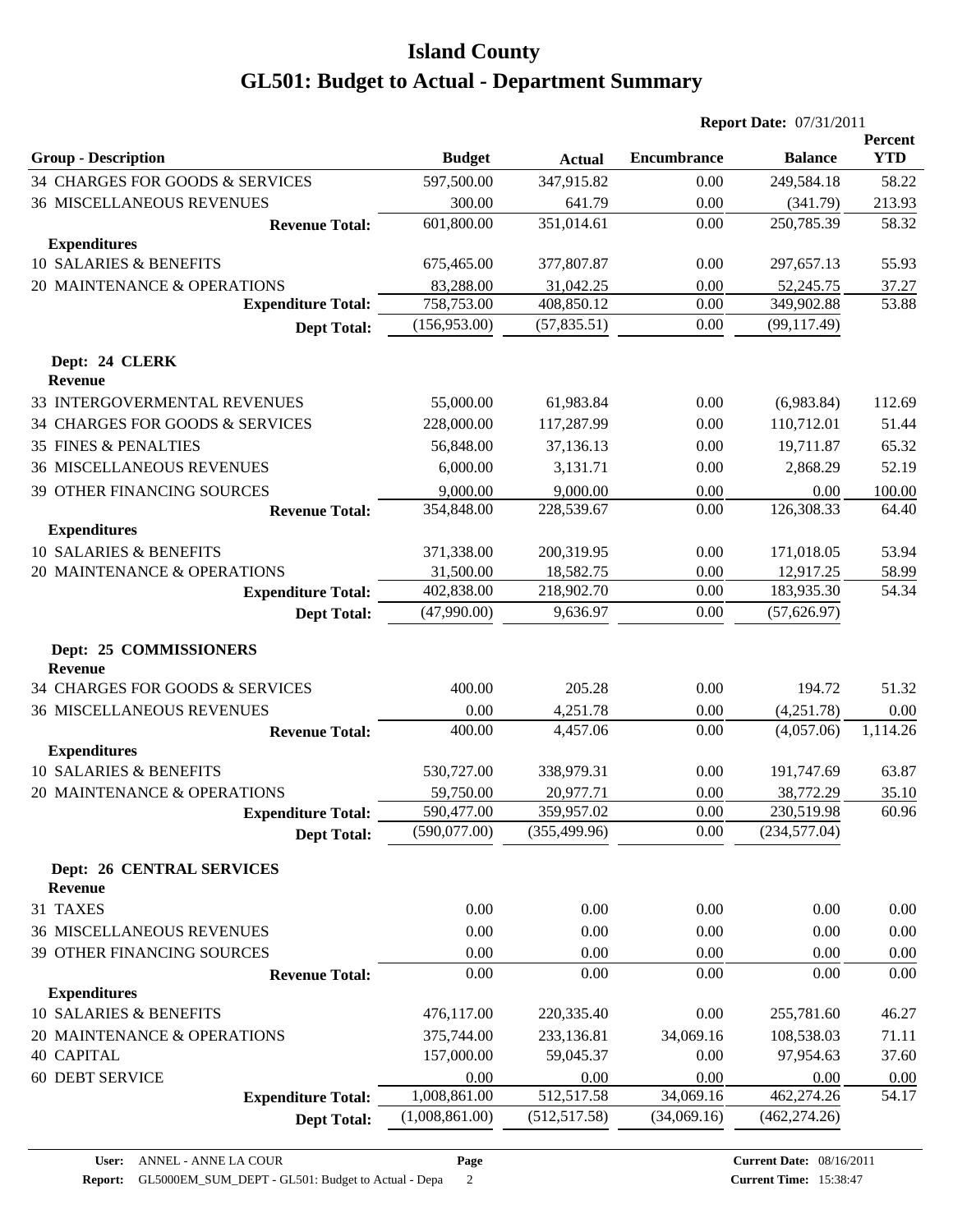|                                                     |               | <b>Report Date: 07/31/2011</b> |                    |                |            |
|-----------------------------------------------------|---------------|--------------------------------|--------------------|----------------|------------|
|                                                     |               |                                |                    |                | Percent    |
| <b>Group - Description</b><br>Dept: 27 CORONER      | <b>Budget</b> | <b>Actual</b>                  | <b>Encumbrance</b> | <b>Balance</b> | <b>YTD</b> |
| <b>Revenue</b>                                      |               |                                |                    |                |            |
| 33 INTERGOVERMENTAL REVENUES                        | 20,000.00     | 19,422.70                      | 0.00               | 577.30         | 97.11      |
| <b>Revenue Total:</b>                               | 20,000.00     | 19,422.70                      | 0.00               | 577.30         | 97.11      |
| <b>Expenditures</b>                                 |               |                                |                    |                |            |
| 10 SALARIES & BENEFITS                              | 144,192.00    | 83,497.11                      | 0.00               | 60,694.89      | 57.90      |
| 20 MAINTENANCE & OPERATIONS                         | 68,925.00     | 45,690.27                      | 0.00               | 23,234.73      | 66.28      |
| <b>Expenditure Total:</b>                           | 213,117.00    | 129,187.38                     | 0.00               | 83,929.62      | 60.61      |
| <b>Dept Total:</b>                                  | (193, 117.00) | (109, 764.68)                  | 0.00               | (83, 352.32)   |            |
| Dept: 28 FACILITIES & MAINTENANCE<br><b>Revenue</b> |               |                                |                    |                |            |
| 34 CHARGES FOR GOODS & SERVICES                     | 40,000.00     | 36,703.75                      | 0.00               | 3,296.25       | 91.75      |
| <b>Revenue Total:</b>                               | 40,000.00     | 36,703.75                      | 0.00               | 3,296.25       | 91.75      |
| <b>Expenditures</b>                                 |               |                                |                    |                |            |
| 10 SALARIES & BENEFITS                              | 557,191.00    | 313,257.79                     | 0.00               | 243,933.21     | 56.22      |
| 20 MAINTENANCE & OPERATIONS                         | 422,750.00    | 211,772.54                     | 0.00               | 210,977.46     | 50.09      |
| <b>Expenditure Total:</b>                           | 979,941.00    | 525,030.33                     | 0.00               | 454,910.67     | 53.57      |
| <b>Dept Total:</b>                                  | (939, 941.00) | (488, 326.58)                  | 0.00               | (451, 614.42)  |            |
| Dept: 29 DISTRICT COURT<br><b>Revenue</b>           |               |                                |                    |                |            |
| 33 INTERGOVERMENTAL REVENUES                        | 259,860.00    | 134,122.25                     | 0.00               | 125,737.75     | 51.61      |
| 34 CHARGES FOR GOODS & SERVICES                     | 233,500.00    | 107,005.98                     | 0.00               | 126,494.02     | 45.82      |
| <b>35 FINES &amp; PENALTIES</b>                     | 531,300.00    | 305,772.78                     | 0.00               | 225,527.22     | 57.55      |
| <b>36 MISCELLANEOUS REVENUES</b>                    | 10,000.00     | 13,097.84                      | 0.00               | (3,097.84)     | 130.97     |
| <b>38 NONREVENUES</b>                               | 0.00          | 51.81                          | 0.00               | (51.81)        | 0.00       |
| <b>Revenue Total:</b>                               | 1,034,660.00  | 560,050.66                     | 0.00               | 474,609.34     | 54.12      |
| <b>Expenditures</b>                                 |               |                                |                    |                |            |
| 10 SALARIES & BENEFITS                              | 833,082.00    | 481,437.81                     | 0.00               | 351,644.19     | 57.78      |
| 20 MAINTENANCE & OPERATIONS                         | 91,010.00     | 41,764.92                      | 0.00               | 49,245.08      | 45.89      |
| <b>Expenditure Total:</b>                           | 924,092.00    | 523,202.73                     | 0.00               | 400,889.27     | 56.61      |
| <b>Dept Total:</b>                                  | 110,568.00    | 36,847.93                      | 0.00               | 73,720.07      |            |
| Dept: 36 MISCELLANEOUS<br><b>Revenue</b>            |               |                                |                    |                |            |
| 33 INTERGOVERMENTAL REVENUES                        | 25,000.00     | 25,000.00                      | 0.00               | 0.00           | 100.00     |
| <b>36 MISCELLANEOUS REVENUES</b>                    | 0.00          | 122.98                         | 0.00               | (122.98)       | 0.00       |
| <b>Revenue Total:</b>                               | 25,000.00     | 25,122.98                      | 0.00               | (122.98)       | 100.49     |
| <b>Expenditures</b>                                 |               |                                |                    |                |            |
| 10 SALARIES & BENEFITS                              | 82,000.00     | 24,312.19                      | 0.00               | 57,687.81      | 29.64      |
| 20 MAINTENANCE & OPERATIONS                         | 284,255.00    | 40,767.14                      | 0.00               | 243,487.86     | 14.34      |
| <b>30 INTERGOVERMENT</b>                            | 69,417.00     | 44,146.00                      | 0.00               | 25,271.00      | 63.59      |
| <b>Expenditure Total:</b>                           | 435,672.00    | 109,225.33                     | 0.00               | 326,446.67     | 25.07      |
| <b>Dept Total:</b>                                  | (410,672.00)  | (84, 102.35)                   | 0.00               | (326, 569.65)  |            |

#### **Dept: 39 PROSECUTING ATTORNEY Revenue**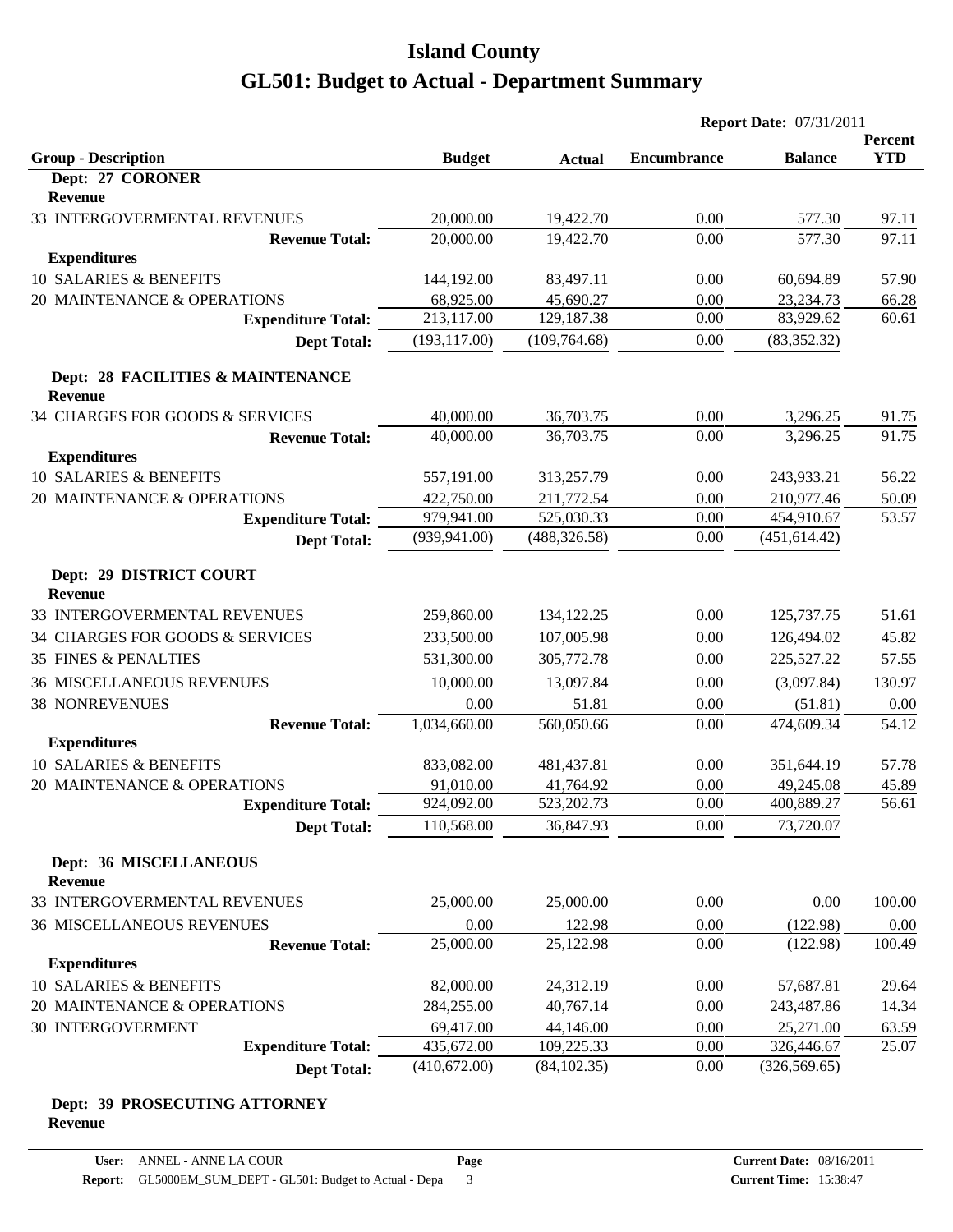|                                                  |                |                | <b>Report Date: 07/31/2011</b> |                |                       |
|--------------------------------------------------|----------------|----------------|--------------------------------|----------------|-----------------------|
| <b>Group - Description</b>                       | <b>Budget</b>  | <b>Actual</b>  | <b>Encumbrance</b>             | <b>Balance</b> | Percent<br><b>YTD</b> |
| 33 INTERGOVERMENTAL REVENUES                     | 179,867.00     | 110,051.63     | 0.00                           | 69,815.37      | 61.18                 |
| 34 CHARGES FOR GOODS & SERVICES                  | 32,500.00      | 18,356.98      | 0.00                           | 14,143.02      | 56.48                 |
| <b>35 FINES &amp; PENALTIES</b>                  | 0.00           | 761.42         | 0.00                           | (761.42)       | 0.00                  |
| <b>36 MISCELLANEOUS REVENUES</b>                 | 0.00           | 43.75          | 0.00                           | (43.75)        | 0.00                  |
| <b>39 OTHER FINANCING SOURCES</b>                | 13,000.00      | 13,000.00      | 0.00                           | 0.00           | 100.00                |
| <b>Revenue Total:</b>                            | 225,367.00     | 142,213.78     | 0.00                           | 83,153.22      | 63.10                 |
| <b>Expenditures</b>                              |                |                |                                |                |                       |
| 10 SALARIES & BENEFITS                           | 1,151,348.00   | 666,369.49     | 0.00                           | 484,978.51     | 57.87                 |
| 20 MAINTENANCE & OPERATIONS                      | 102,756.00     | 44,660.19      | 0.00                           | 58,095.81      | 43.46                 |
| <b>40 CAPITAL</b>                                | 17,985.00      | 0.00           | 0.00                           | 17,985.00      | 0.00                  |
| <b>Expenditure Total:</b>                        | 1,272,089.00   | 711,029.68     | 0.00                           | 561,059.32     | 55.89                 |
| <b>Dept Total:</b>                               | (1,046,722.00) | (568, 815.90)  | 0.00                           | (477,906.10)   |                       |
| Dept: 40 SHERIFF<br><b>Revenue</b>               |                |                |                                |                |                       |
| 32 LICENSES & PERMITS                            | 20,000.00      | 16,151.00      | 0.00                           | 3,849.00       | 80.75                 |
| 33 INTERGOVERMENTAL REVENUES                     | 217,000.00     | 115,126.33     | 0.00                           | 101,873.67     | 53.05                 |
| 34 CHARGES FOR GOODS & SERVICES                  | 54,500.00      | 32,003.69      | 0.00                           | 22,496.31      | 58.72                 |
| <b>35 FINES &amp; PENALTIES</b>                  | 0.00           | 24.87          | 0.00                           | (24.87)        | 0.00                  |
| <b>36 MISCELLANEOUS REVENUES</b>                 | 4,700.00       | 5,020.99       | 0.00                           | (320.99)       | 106.82                |
| <b>38 NONREVENUES</b>                            | 0.00           | 879.00         | 0.00                           | (879.00)       | 0.00                  |
| 39 OTHER FINANCING SOURCES                       | 616,000.00     | 616,000.00     | 0.00                           | 0.00           | 100.00                |
| <b>Revenue Total:</b>                            | 912,200.00     | 785,205.88     | 0.00                           | 126,994.12     | 86.07                 |
| <b>Expenditures</b>                              |                |                |                                |                |                       |
| 10 SALARIES & BENEFITS                           | 4,965,834.00   | 2,873,539.10   | 0.00                           | 2,092,294.90   | 57.86                 |
| 20 MAINTENANCE & OPERATIONS                      | 847,284.00     | 342,040.22     | 0.00                           | 505,243.78     | 40.36                 |
| <b>30 INTERGOVERMENT</b>                         | 577,515.00     | 442,326.00     | 0.00                           | 135,189.00     | 76.59                 |
| 90 OTHER                                         | 0.00           | 0.00           | 0.00                           | 0.00           | 0.00                  |
| <b>Expenditure Total:</b>                        | 6,390,633.00   | 3,657,905.32   | 0.00                           | 2,732,727.68   | 57.23                 |
| <b>Dept Total:</b>                               | (5,478,433.00) | (2,872,699.44) | 0.00                           | (2,605,733.56) |                       |
| <b>Dept: 41 SUPERIOR COURT</b><br><b>Revenue</b> |                |                |                                |                |                       |
| 32 LICENSES & PERMITS                            | 20,000.00      | 6,279.00       | 0.00                           | 13,721.00      | 31.39                 |
| 33 INTERGOVERMENTAL REVENUES                     | 315,263.00     | 152,299.77     | 0.00                           | 162,963.23     | 48.30                 |
| 34 CHARGES FOR GOODS & SERVICES                  | 18,000.00      | 7,091.19       | 0.00                           | 10,908.81      | 39.39                 |
| <b>35 FINES &amp; PENALTIES</b>                  | 0.00           | 20.00          | 0.00                           | (20.00)        | 0.00                  |
| <b>36 MISCELLANEOUS REVENUES</b>                 | 0.00           | 871.25         | 0.00                           | (871.25)       | 0.00                  |
| <b>Revenue Total:</b>                            | 353,263.00     | 166,561.21     | 0.00                           | 186,701.79     | 47.14                 |
| <b>Expenditures</b>                              |                |                |                                |                |                       |
| 10 SALARIES & BENEFITS                           | 876,275.00     | 501,441.49     | 0.00                           | 374,833.51     | 57.22                 |
| 20 MAINTENANCE & OPERATIONS                      | 158,052.00     | 63,574.27      | 0.00                           | 94,477.73      | 40.22                 |
| <b>Expenditure Total:</b>                        | 1,034,327.00   | 565,015.76     | 0.00                           | 469,311.24     | 54.62                 |
| <b>Dept Total:</b>                               | (681,064.00)   | (398, 454.55)  | 0.00                           | (282, 609.45)  |                       |

#### **Dept: 42 TREASURER Revenue**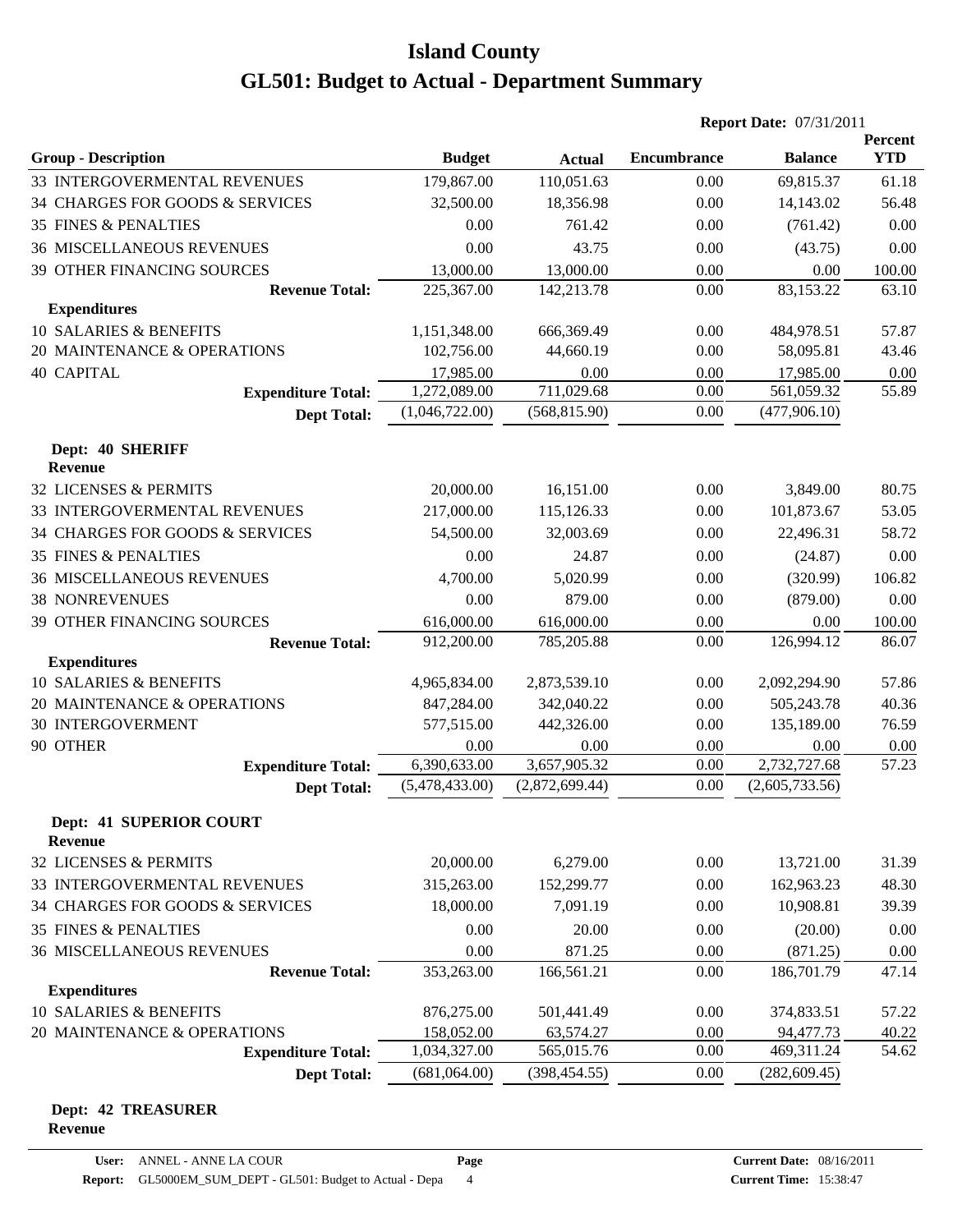|                                                 |               |               | <b>Report Date: 07/31/2011</b> |                |                              |
|-------------------------------------------------|---------------|---------------|--------------------------------|----------------|------------------------------|
| <b>Group - Description</b>                      | <b>Budget</b> | <b>Actual</b> | <b>Encumbrance</b>             | <b>Balance</b> | <b>Percent</b><br><b>YTD</b> |
| 31 TAXES                                        | 83,000.00     | 42,724.76     | 0.00                           | 40,275.24      | 51.47                        |
| 34 CHARGES FOR GOODS & SERVICES                 | 8,495.00      | 4,597.36      | 0.00                           | 3,897.64       | 54.11                        |
| <b>36 MISCELLANEOUS REVENUES</b>                | 356,000.00    | 106,017.26    | 0.00                           | 249,982.74     | 29.78                        |
| <b>Revenue Total:</b>                           | 447,495.00    | 153,339.38    | 0.00                           | 294,155.62     | 34.26                        |
| <b>Expenditures</b>                             |               |               |                                |                |                              |
| 10 SALARIES & BENEFITS                          | 392,205.00    | 207,874.95    | 0.00                           | 184,330.05     | 53.00                        |
| 20 MAINTENANCE & OPERATIONS                     | 63,057.00     | 45,610.62     | 0.00                           | 17,446.38      | 72.33                        |
| <b>40 CAPITAL</b>                               | 17,000.00     | 18,329.36     | 0.00                           | (1,329.36)     | 107.81                       |
| <b>60 DEBT SERVICE</b>                          | 5,000.00      | 2,108.14      | 0.00                           | 2,891.86       | 42.16                        |
| <b>Expenditure Total:</b>                       | 477,262.00    | 273,923.07    | 0.00                           | 203,338.93     | 57.39                        |
| <b>Dept Total:</b>                              | (29,767.00)   | (120, 583.69) | 0.00                           | 90,816.69      |                              |
| Dept: 47 BUDGET<br><b>Expenditures</b>          |               |               |                                |                |                              |
| 10 SALARIES & BENEFITS                          | 117,971.00    | 72,877.32     | 0.00                           | 45,093.68      | 61.77                        |
| 20 MAINTENANCE & OPERATIONS                     | 8,300.00      | 2,463.66      | 0.00                           | 5,836.34       | 29.68                        |
| <b>Expenditure Total:</b>                       | 126,271.00    | 75,340.98     | $0.00\,$                       | 50,930.02      | 59.66                        |
| <b>Dept Total:</b>                              | (126, 271.00) | (75,340.98)   | 0.00                           | (50,930.02)    |                              |
| Dept: 48 EMERGENCY MANAGEMENT<br><b>Revenue</b> |               |               |                                |                |                              |
| 33 INTERGOVERMENTAL REVENUES                    | 213,411.00    | 68,792.14     | 0.00                           | 144,618.86     | 32.23                        |
| <b>Revenue Total:</b>                           | 213,411.00    | 68,792.14     | 0.00                           | 144,618.86     | 32.23                        |
| <b>Expenditures</b>                             |               |               |                                |                |                              |
| 10 SALARIES & BENEFITS                          | 50,677.00     | 11,071.53     | 0.00                           | 39,605.47      | 21.84                        |
| 20 MAINTENANCE & OPERATIONS                     | 179,133.00    | 69,758.59     | 0.00                           | 109,374.41     | 38.94                        |
| <b>30 INTERGOVERMENT</b>                        | 25,000.00     | 2,884.00      | 0.00                           | 22,116.00      | 11.53                        |
| <b>40 CAPITAL</b>                               | 17,278.00     | 7,676.83      | 0.00                           | 9,601.17       | 44.43                        |
| <b>Expenditure Total:</b>                       | 272,088.00    | 91,390.95     | 0.00                           | 180,697.05     | 33.58                        |
| <b>Dept Total:</b>                              | (58,677.00)   | (22, 598.81)  | 0.00                           | (36,078.19)    |                              |
| Dept: 51 CIVIL SERVICE<br><b>Revenue</b>        |               |               |                                |                |                              |
| 34 CHARGES FOR GOODS & SERVICES                 | 500.00        | 0.00          | 0.00                           | 500.00         | 0.00                         |
| <b>Revenue Total:</b>                           | 500.00        | 0.00          | 0.00                           | 500.00         | 0.00                         |
| <b>Expenditures</b>                             |               |               |                                |                |                              |
| 20 MAINTENANCE & OPERATIONS                     | 0.00          | 119.28        | 0.00                           | (119.28)       | 0.00                         |
| <b>Expenditure Total:</b>                       | 0.00          | 119.28        | 0.00                           | (119.28)       | 0.00                         |
| <b>Dept Total:</b>                              | 500.00        | (119.28)      | 0.00                           | 619.28         |                              |
| Dept: 53 PLANNING<br><b>Revenue</b>             |               |               |                                |                |                              |
| 32 LICENSES & PERMITS                           | 870,000.00    | 592,231.53    | 0.00                           | 277,768.47     | 68.07                        |
| 33 INTERGOVERMENTAL REVENUES                    | 177,200.00    | 62,774.33     | 0.00                           | 114,425.67     | 35.42                        |
| 34 CHARGES FOR GOODS & SERVICES                 | 491,100.00    | 250,386.13    | 0.00                           | 240,713.87     | 50.98                        |
| <b>36 MISCELLANEOUS REVENUES</b>                | 2,000.00      | (229.52)      | 0.00                           | 2,229.52       | $-11.47$                     |
| 39 OTHER FINANCING SOURCES                      | 49,000.00     | 49,000.00     | 0.00                           | 0.00           | 100.00                       |
| <b>Revenue Total:</b>                           | 1,589,300.00  | 954,162.47    | 0.00                           | 635,137.53     | 60.03                        |
|                                                 |               |               |                                |                |                              |

**Report:** GL5000EM\_SUM\_DEPT - GL501: Budget to Actual - Depa 5

**Page**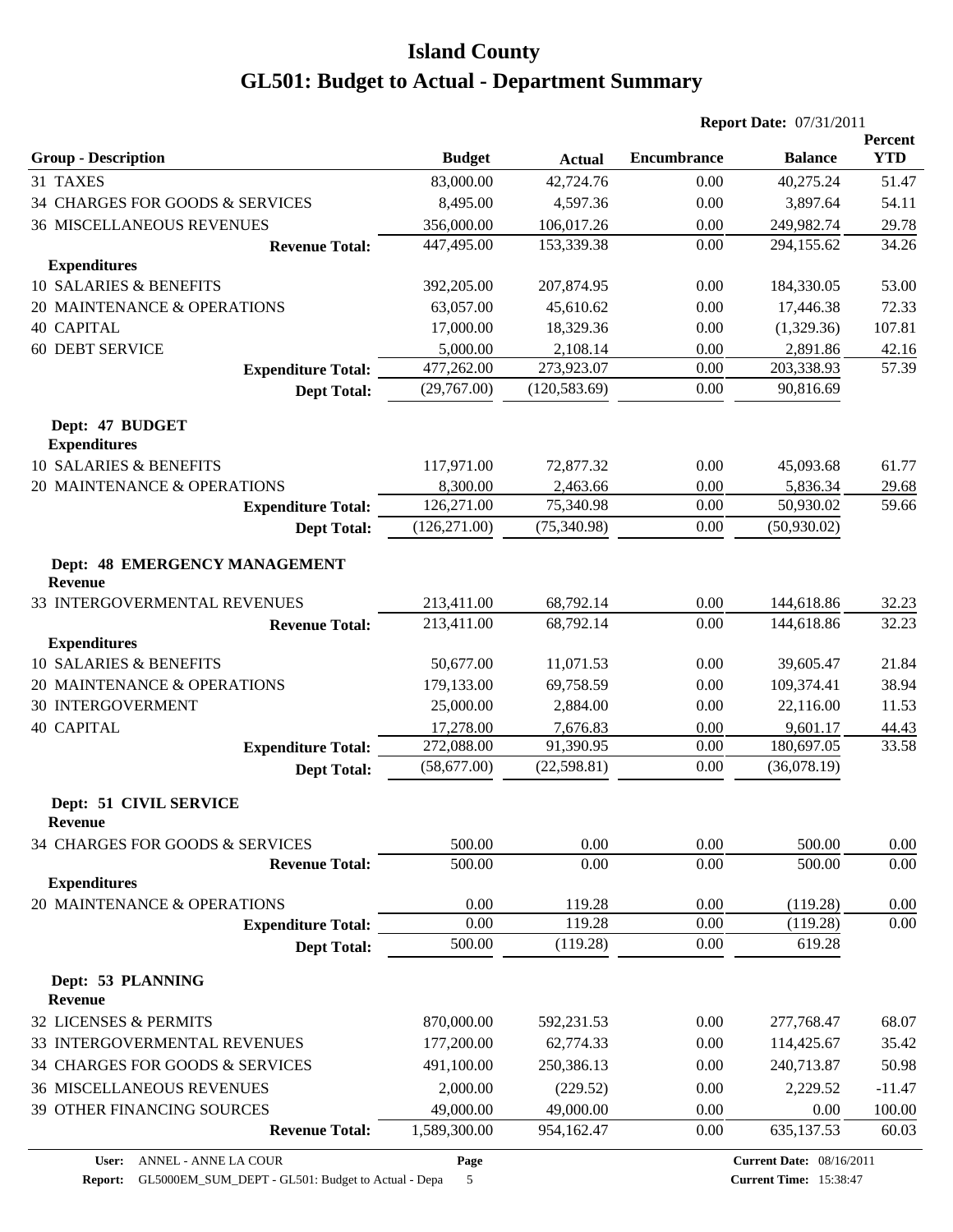|                                                   |                |               |                    | <b>Report Date: 07/31/2011</b> |                       |
|---------------------------------------------------|----------------|---------------|--------------------|--------------------------------|-----------------------|
| <b>Group - Description</b>                        | <b>Budget</b>  | <b>Actual</b> | <b>Encumbrance</b> | <b>Balance</b>                 | Percent<br><b>YTD</b> |
| <b>Expenditures</b>                               |                |               |                    |                                |                       |
| 10 SALARIES & BENEFITS                            | 1,307,081.00   | 739,544.63    | 0.00               | 567,536.37                     | 56.57                 |
| 20 MAINTENANCE & OPERATIONS                       | 218,308.00     | 216,971.75    | 0.00               | 1,336.25                       | 99.38                 |
| <b>40 CAPITAL</b>                                 | 0.00           | 32,568.41     | 0.00               | (32, 568.41)                   | 0.00                  |
| <b>Expenditure Total:</b>                         | 1,525,389.00   | 989,084.79    | 0.00               | 536,304.21                     | 64.84                 |
| <b>Dept Total:</b>                                | 63,911.00      | (34,922.32)   | 0.00               | 98,833.32                      |                       |
| Dept: 54 GENERAL SERVICES ADMIN<br><b>Revenue</b> |                |               |                    |                                |                       |
| 31 TAXES                                          | 0.00           | 0.00          | 0.00               | 0.00                           | 0.00                  |
| 33 INTERGOVERMENTAL REVENUES                      | 58,897.00      | 0.00          | 0.00               | 58,897.00                      | 0.00                  |
| 34 CHARGES FOR GOODS & SERVICES                   | 48,500.00      | 21,251.80     | 0.00               | 27,248.20                      | 43.81                 |
| <b>35 FINES &amp; PENALTIES</b>                   | 5,000.00       | 1,645.00      | 0.00               | 3,355.00                       | 32.90                 |
| <b>36 MISCELLANEOUS REVENUES</b>                  | 7,000.00       | 2,108.38      | 0.00               | 4,891.62                       | 30.11                 |
| <b>Revenue Total:</b>                             | 119,397.00     | 25,005.18     | 0.00               | 94,391.82                      | 20.94                 |
| <b>Expenditures</b>                               |                |               |                    |                                |                       |
| 10 SALARIES & BENEFITS                            | 117,633.00     | 54,384.17     | 0.00               | 63,248.83                      | 46.23                 |
| 20 MAINTENANCE & OPERATIONS                       | 992,032.00     | 625,298.56    | 0.00               | 366,733.44                     | 63.03                 |
| <b>30 INTERGOVERMENT</b>                          | 11,044.00      | 10,140.90     | 0.00               | 903.10                         | 91.82                 |
| <b>40 CAPITAL</b>                                 | 0.00           | 0.00          | 0.00               | 0.00                           | 0.00                  |
| <b>60 DEBT SERVICE</b>                            | 0.00           | 0.00          | 0.00               | 0.00                           | 0.00                  |
| <b>Expenditure Total:</b>                         | 1,120,709.00   | 689,823.63    | 0.00               | 430,885.37                     | 61.55                 |
| <b>Dept Total:</b>                                | (1,001,312.00) | (664, 818.45) | 0.00               | (336, 493.55)                  |                       |
| <b>Dept: 59 HUMAN RESOURCES</b><br><b>Revenue</b> |                |               |                    |                                |                       |
| 34 CHARGES FOR GOODS & SERVICES                   | 0.00           | 5,671.07      | 0.00               | (5,671.07)                     | 0.00                  |
| <b>36 MISCELLANEOUS REVENUES</b>                  | 0.00           | 925.52        | 0.00               | (925.52)                       | 0.00                  |
| <b>Revenue Total:</b>                             | 0.00           | 6,596.59      | 0.00               | (6,596.59)                     | 0.00                  |
| <b>Expenditures</b>                               |                |               |                    |                                |                       |
| 10 SALARIES & BENEFITS                            | 129,833.00     | 66,778.07     | 0.00               | 63,054.93                      | 51.43                 |
| 20 MAINTENANCE & OPERATIONS                       | 13,800.00      | 11,966.29     | 0.00               | 1,833.71                       | 86.71                 |
| <b>Expenditure Total:</b>                         | 143,633.00     | 78,744.36     | 0.00               | 64,888.64                      | 54.82                 |
| <b>Dept Total:</b>                                | (143, 633.00)  | (72, 147.77)  | 0.00               | (71, 485.23)                   |                       |
| Dept: 90 FUND NON-DEPARTMENTAL<br><b>Revenue</b>  |                |               |                    |                                |                       |
| 30 USE OF FUND BALANCE/RESERVES                   | 150,000.00     | 0.00          | 0.00               | 150,000.00                     | 0.00                  |
| 31 TAXES                                          | 13,237,934.00  | 7,883,981.93  | 0.00               | 5,353,952.07                   | 59.55                 |
| 33 INTERGOVERMENTAL REVENUES                      | 1,013,500.00   | 697,550.77    | 0.00               | 315,949.23                     | 68.82                 |
| 34 CHARGES FOR GOODS & SERVICES                   | 0.00           | 2,552.32      | 0.00               | (2,552.32)                     | 0.00                  |
| <b>36 MISCELLANEOUS REVENUES</b>                  | 14,000.00      | 2,048.28      | 0.00               | 11,951.72                      | 14.63                 |
| 39 OTHER FINANCING SOURCES                        | 1,192,000.00   | 1,192,000.00  | 0.00               | 0.00                           | 100.00                |
| <b>Revenue Total:</b>                             | 15,607,434.00  | 9,778,133.30  | 0.00               | 5,829,300.70                   | 62.65                 |
| <b>Expenditures</b>                               |                |               |                    |                                |                       |
| 10 SALARIES & BENEFITS                            | 32,870.00      | 32,869.68     | 0.00               | 0.32                           | 100.00                |
| 20 MAINTENANCE & OPERATIONS                       | 25,760.00      | 0.00          | 0.00               | 25,760.00                      | 0.00                  |
|                                                   |                |               |                    |                                |                       |

**Page**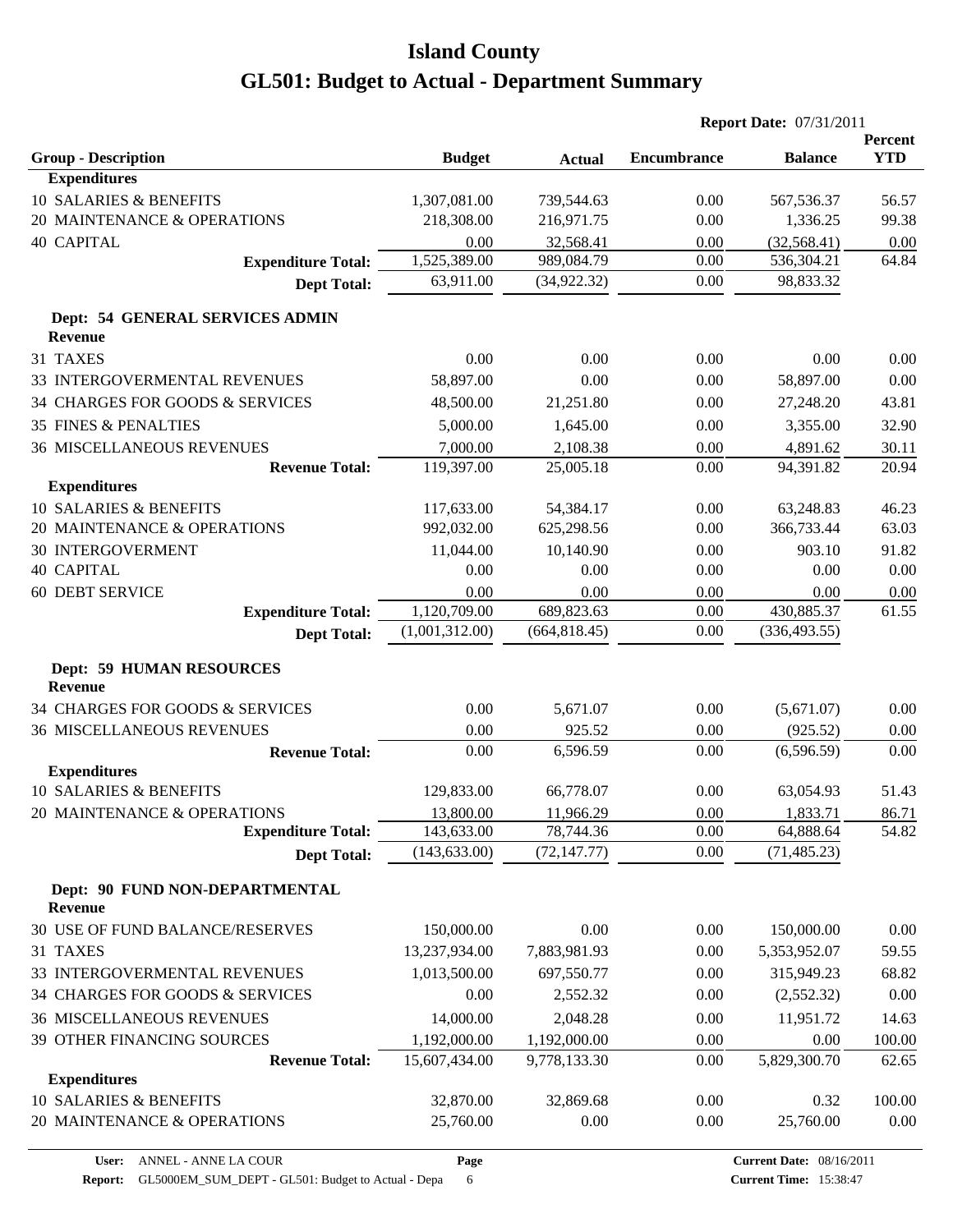|                            |               |              | <b>Report Date: 07/31/2011</b> |                |                |
|----------------------------|---------------|--------------|--------------------------------|----------------|----------------|
|                            |               |              |                                |                | <b>Percent</b> |
| <b>Group - Description</b> | <b>Budget</b> | Actual       | <b>Encumbrance</b>             | <b>Balance</b> | <b>YTD</b>     |
| <b>30 INTERGOVERMENT</b>   | 0.00          | 0.00         | 0.00                           | 0.00           | 0.00           |
| 50 INTERDEPT & TRANSFERS   | 1,674,607.00  | 1,184,545.02 | 0.00                           | 490,061.98     | 70.73          |
| 60 DEBT SERVICE            | 0.00          | 0.00         | 0.00                           | 0.00           | 0.00           |
| 90 OTHER                   | 514,665.00    | 0.00         | 0.00                           | 514,665.00     | 0.00           |
| <b>Expenditure Total:</b>  | 2,247,902.00  | 1.217.414.70 | 0.00                           | 1,030,487.30   | 54.15          |
| <b>Dept Total:</b>         | 13,359,532.00 | 8,560,718.60 | 0.00                           | 4,798,813.40   |                |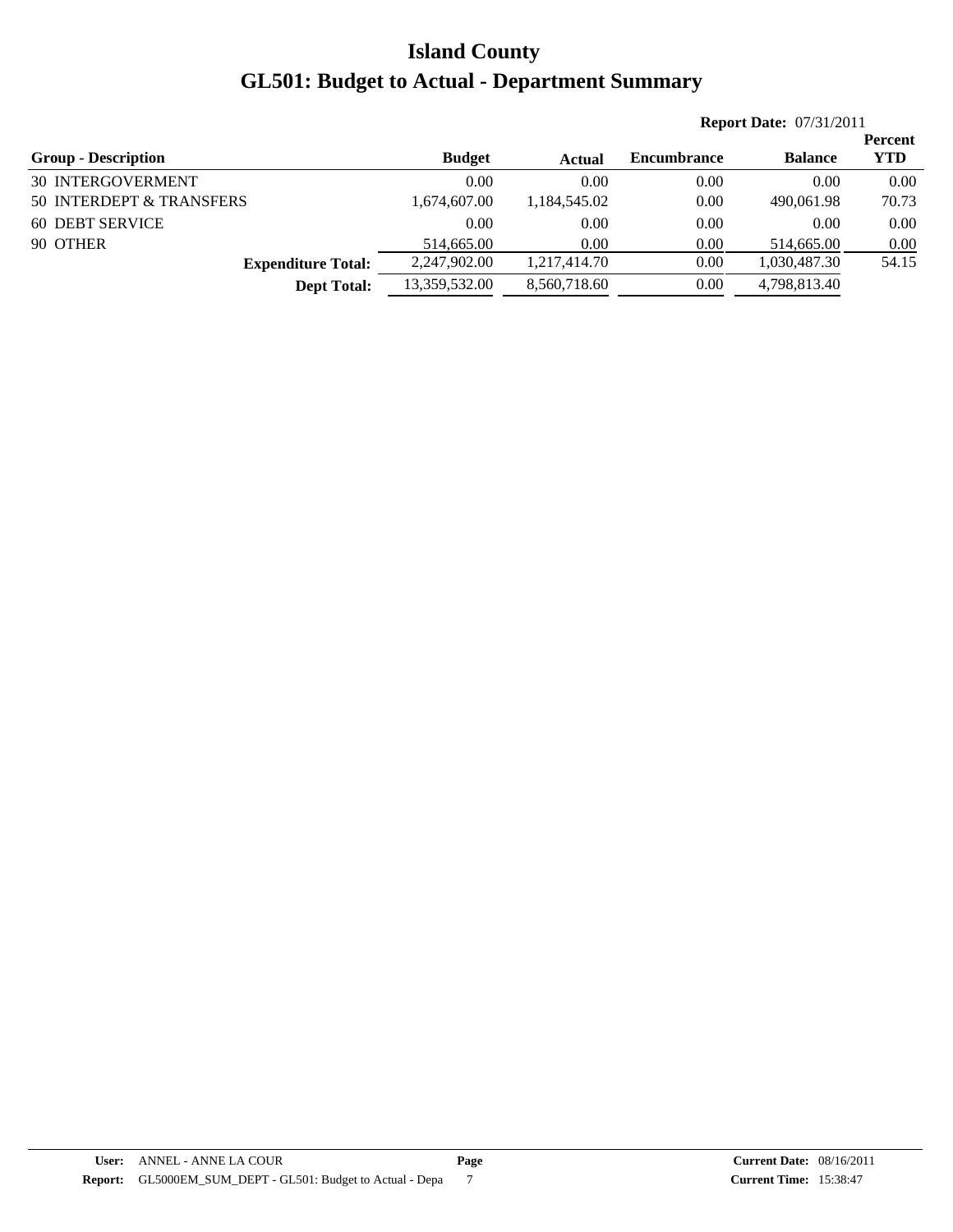|                                  |                                          | <b>Prior Years to Date Actuals</b> |               | 2011                      | 2011<br><b>Month</b>    | 2011<br>Year to<br>Date @ | 2011<br>Encumbered     | 2011                    |                              |
|----------------------------------|------------------------------------------|------------------------------------|---------------|---------------------------|-------------------------|---------------------------|------------------------|-------------------------|------------------------------|
| Object                           | <b>Description</b>                       | 2009                               | 2010          | Approved<br><b>Budget</b> | to Date @<br>07/31/2011 | 07/31/2011                | Amount @<br>07/31/2011 | Balance @<br>07/31/2011 | <b>Percent</b><br><b>YTD</b> |
|                                  | 2% HOTEL/MOTEL PUBLIC FACILITI (124)     |                                    |               |                           |                         |                           |                        |                         |                              |
| USE OF FUND BALANCE              |                                          | 0.00                               | 0.00          | 0.00                      | 0.00                    | 0.00                      | 0.00                   | 0.00                    | $0\%$                        |
| <b>REVENUES</b>                  |                                          | 48,109.45                          | 46,396.65     | 115,000.00                | 7,983.18                | 56,392.43                 | 0.00                   | 58,607.57               | 49%                          |
| <b>EXPENDITURES</b>              |                                          | (69, 470.73)                       | (71, 351.01)  | (110, 400.00)             | (2,903.14)              | (61, 992.74)              | 0.00                   | (48, 407.26)            | 56 %                         |
| <b>TRANSFERS OUT</b>             |                                          | (2,247.00)                         | (4,600.00)    | (4,600.00)                | 0.00                    | (4,500.00)                | 0.00                   | (100.00)                | 98%                          |
|                                  | Net 2% HOTEL/MOTEL PUBLIC FACILITI (124) | (23,608.28)                        | (29, 554.36)  | 0.00                      | 5,080.04                | (10, 100.31)              | 0.00                   | 10,100.31               |                              |
|                                  | <b>ALCOHOL/SUBSTANCE ABUSE (123)</b>     |                                    |               |                           |                         |                           |                        |                         |                              |
| USE OF FUND BALANCE              |                                          | 0.00                               | 0.00          | 0.00                      | 0.00                    | 0.00                      | 0.00                   | 0.00                    | 0%                           |
| <b>REVENUES</b>                  |                                          | 49,411.48                          | 29,580.52     | 11,280.00                 | 561.74                  | 5,221.45                  | 0.00                   | 6,058.55                | 46 %                         |
| <b>GRANT REVENUES</b>            |                                          | 125,838.09                         | 276,507.28    | 584,395.00                | 86,311.66               | 214,593.44                | 0.00                   | 369,801.56              | 37 %                         |
| <b>EXPENDITURES</b>              |                                          | (255, 424.64)                      | (259, 419.55) | (602, 175.00)             | (109, 185.20)           | (308, 242.13)             | 0.00                   | (293, 932.87)           | 51 %                         |
| <b>TRANSFERS IN</b>              |                                          | 19,305.40                          | 28,883.00     | 6,500.00                  | 0.00                    | 0.00                      | 0.00                   | 6,500.00                | 0%                           |
| <b>TRANSFERS OUT</b>             |                                          | (9,259.25)                         | 0.00          | 0.00                      | 0.00                    | (1,587.40)                | 0.00                   | 1,587.40                | $0\%$                        |
|                                  | Net ALCOHOL/SUBSTANCE ABUSE (123)        | (70, 128.92)                       | 75,551.25     | 0.00                      | (22, 311.80)            | (90,014.64)               | 0.00                   | 90,014.64               |                              |
| <b>ANTI-PROFITEERING (136)</b>   |                                          |                                    |               |                           |                         |                           |                        |                         |                              |
| USE OF FUND BALANCE              |                                          | 0.00                               | 0.00          | 0.00                      | 0.00                    | 0.00                      | 0.00                   | 0.00                    | $0\%$                        |
| <b>REVENUES</b>                  |                                          | 103.22                             | 19.62         | 0.00                      | 1.68                    | 13.76                     | 0.00                   | (13.76)                 | 0%                           |
| <b>TRANSFERS OUT</b>             |                                          | (20,000.00)                        | 0.00          | 0.00                      | 0.00                    | 0.00                      | 0.00                   | 0.00                    | $0\%$                        |
| Net ANTI-PROFITEERING (136)      |                                          | (19,896.78)                        | 19.62         | 0.00                      | 1.68                    | 13.76                     | 0.00                   | (13.76)                 |                              |
| <b>AUDITOR'S O &amp; M (118)</b> |                                          |                                    |               |                           |                         |                           |                        |                         |                              |
| USE OF FUND BALANCE              |                                          | 0.00                               | 0.00          | 0.00                      | 0.00                    | 0.00                      | 0.00                   | 0.00                    | $0\%$                        |
| <b>REVENUES</b>                  |                                          | 112,676.87                         | 101,188.08    | 124,825.00                | 64,405.62               | 97,657.22                 | 0.00                   | 27,167.78               | 78%                          |
| <b>EXPENDITURES</b>              |                                          | (98,024.84)                        | (79,047.87)   | (150, 225.00)             | (9,527.80)              | (84, 735.51)              | 0.00                   | (65, 489.49)            | 56 %                         |
| <b>TRANSFERS IN</b>              |                                          | 15,087.95                          | 25,400.00     | 25,400.00                 | 0.00                    | 25,400.00                 | 0.00                   | 0.00                    | 100 %                        |
| <b>TRANSFERS OUT</b>             |                                          | 0.00                               | 0.00          | 0.00                      | 0.00                    | 0.00                      | 0.00                   | 0.00                    | 0%                           |
| Net AUDITOR'S O & M (118)        |                                          | 29.739.98                          | 47.540.21     | 0.00                      | 54.877.82               | 38.321.71                 | 0.00                   | (38, 321.71)            |                              |
| <b>CAPITAL DRAINAGE (321)</b>    |                                          |                                    |               |                           |                         |                           |                        |                         |                              |
| <b>REVENUES</b>                  |                                          | 0.00                               | 0.00          | 70.00                     | 0.00                    | 0.00                      | 0.00                   | 70.00                   | $0\%$                        |
| <b>EXPENDITURES</b>              |                                          | (131.628.23)                       | (53,994.83)   | (393, 270.00)             | (5,780.54)              | (50, 309.72)              | 0.00                   | (342,960.28)            | 13%                          |
| <b>TRANSFERS IN</b>              |                                          | 318,336.00                         | 100.000.00    | 410.000.00                | 0.00                    | 111.000.00                | 0.00                   | 299,000.00              | 27 %                         |
| <b>TRANSFERS OUT</b>             |                                          | 0.00                               | (22,700.00)   | (16,800.00)               | 0.00                    | (16,800.00)               | 0.00                   | 0.00                    | 100 %                        |
| Net CAPITAL DRAINAGE (321)       |                                          | 186,707.77                         | 23,305.17     | 0.00                      | (5,780.54)              | 43,890.28                 | 0.00                   | (43,890.28)             |                              |
| CASA FUND (131)                  |                                          |                                    |               |                           |                         |                           |                        |                         |                              |
| USE OF FUND BALANCE              |                                          | 0.00                               | 0.00          | 7,000.00                  | 0.00                    | 0.00                      | 0.00                   | 7,000.00                | $0\%$                        |
| <b>REVENUES</b>                  |                                          | 700.00                             | 0.00          | 270.00                    | 0.00                    | 4,570.85                  | 0.00                   | (4,300.85)              | 1,693 %                      |
| <b>GRANT REVENUES</b>            |                                          | 36,510.00                          | 24,596.25     | 59,031.00                 | 4,370.85                | 22,527.65                 | 0.00                   | 36,503.35               | 38 %                         |
| <b>EXPENDITURES</b>              |                                          | (68, 557.41)                       | (70, 407.24)  | (106, 702.00)             | (8,557.65)              | (62, 731.98)              | 0.00                   | (43,970.02)             | 59 %                         |
| <b>TRANSFERS IN</b>              |                                          | 29,511.40                          | 50,591.00     | 50,591.00                 | 0.00                    | 50,591.00                 | 0.00                   | 0.00                    | 100 %                        |
|                                  | User: ANNEL - ANNE LA COUR               |                                    |               | Page                      |                         |                           |                        | <b>Current Date:</b>    | 08/16/2                      |

**Report:** GL5010EM\_FUND - GL535: Multi Year Budget to Actual by Fund 15:43:57 15:43:57 15:43:57 15:43:57 15:43:57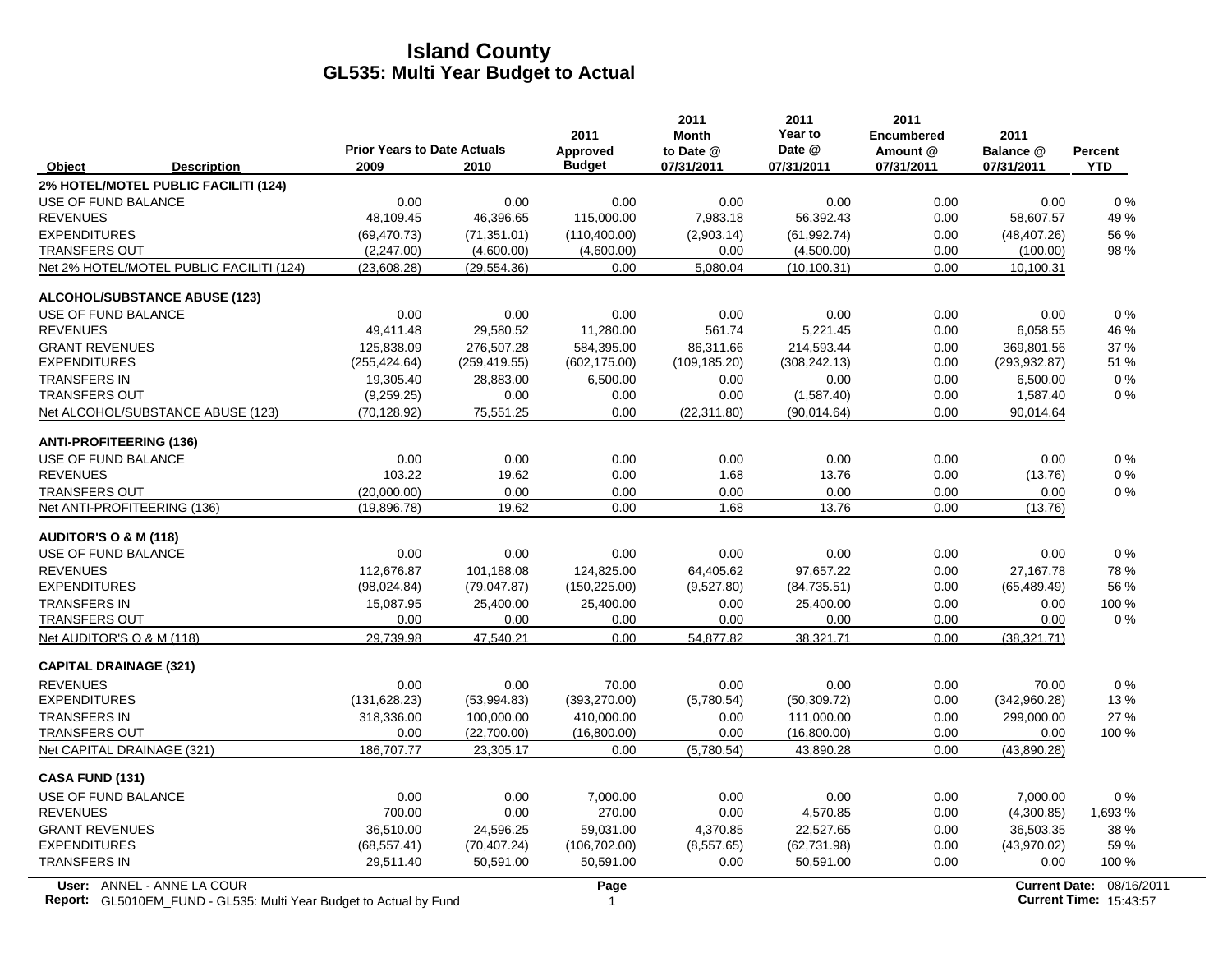|                                             | <b>Prior Years to Date Actuals</b> |               | 2011                      | 2011<br>Month<br>to Date @ | 2011<br>Year to<br>Date @ | 2011<br><b>Encumbered</b><br>Amount @ | 2011<br>Balance @ | <b>Percent</b> |
|---------------------------------------------|------------------------------------|---------------|---------------------------|----------------------------|---------------------------|---------------------------------------|-------------------|----------------|
| <b>Description</b><br>Object                | 2009                               | 2010          | Approved<br><b>Budget</b> | 07/31/2011                 | 07/31/2011                | 07/31/2011                            | 07/31/2011        | <b>YTD</b>     |
| <b>TRANSFERS OUT</b>                        | 0.00                               | 0.00          | 0.00                      | 0.00                       | 0.00                      | 0.00                                  | 0.00              | 0%             |
| Net CASA FUND (131)                         | (1,836.01)                         | 4,780.01      | 10,190.00                 | (4, 186.80)                | 14,957.52                 | 0.00                                  | (4,767.52)        |                |
| <b>COMM MENTAL HEALTH FACILITY (148)</b>    |                                    |               |                           |                            |                           |                                       |                   |                |
| <b>REVENUES</b>                             | 3.858.08                           | 2.411.30      | 5.566.00                  | 0.00                       | 2.893.56                  | 0.00                                  | 2,672.44          | 52 %           |
| <b>EXPENDITURES</b>                         | (3,075.38)                         | (2,867.27)    | (5,566.00)                | (409.61)                   | (3,940.49)                | 0.00                                  | (1,625.51)        | 71 %           |
| Net COMM MENTAL HEALTH FACILITY (148)       | 782.70                             | (455.97)      | 0.00                      | (409.61)                   | (1,046.93)                | 0.00                                  | 1,046.93          |                |
| <b>CONSERVATION FUTURES (132)</b>           |                                    |               |                           |                            |                           |                                       |                   |                |
| USE OF FUND BALANCE                         | 0.00                               | 0.00          | 0.00                      | 0.00                       | 0.00                      | 0.00                                  | 0.00              | 0%             |
| <b>REVENUES</b>                             | 367,553.15                         | 367,616.77    | 677,020.00                | 3,714.31                   | 381,539.43                | 0.00                                  | 295,480.57        | 56 %           |
| <b>GRANT REVENUES</b>                       | 97.543.22                          | 301.421.20    | 0.00                      | 0.00                       | 27.291.64                 | 0.00                                  | (27, 291.64)      | 0%             |
| <b>EXPENDITURES</b>                         | (109, 180.61)                      | (70, 816.73)  | (677, 020.00)             | (37, 945.56)               | (87, 843.60)              | 0.00                                  | (589, 176.40)     | 13%            |
| <b>TRANSFERS OUT</b>                        | 0.00                               | 0.00          | 0.00                      | 0.00                       | 0.00                      | 0.00                                  | 0.00              | 0%             |
| Net CONSERVATION FUTURES (132)              | 355,915.76                         | 598,221.24    | 0.00                      | (34, 231.25)               | 320,987.47                | 0.00                                  | (320, 987.47)     |                |
| <b>CONSTRUCTION &amp; ACQUISITION (308)</b> |                                    |               |                           |                            |                           |                                       |                   |                |
| USE OF FUND BALANCE                         | 0.00                               | 0.00          | 0.00                      | 0.00                       | 0.00                      | 0.00                                  | 0.00              | 0%             |
| <b>EXPENDITURES</b>                         | 0.00                               | 0.00          | 0.00                      | 0.00                       | 0.00                      | 0.00                                  | 0.00              | 0%             |
| <b>TRANSFERS IN</b>                         | 0.00                               | 0.00          | 0.00                      | 0.00                       | 0.00                      | 0.00                                  | 0.00              | $0\%$          |
| Net CONSTRUCTION & ACQUISITION (308)        | 0.00                               | 0.00          | 0.00                      | 0.00                       | 0.00                      | 0.00                                  | 0.00              |                |
| <b>CORNET BAY DOCK (119)</b>                |                                    |               |                           |                            |                           |                                       |                   |                |
| <b>REVENUES</b>                             | 11,782.00                          | 12,706.75     | 16,400.00                 | 485.00                     | 14.770.00                 | 0.00                                  | 1,630.00          | 90%            |
| <b>EXPENDITURES</b>                         | (3,288.31)                         | (3,852.74)    | (15,700.00)               | (566.66)                   | (4,294.99)                | 0.00                                  | (11, 405.01)      | 27 %           |
| <b>TRANSFERS OUT</b>                        | 0.00                               | (600.00)      | (700.00)                  | 0.00                       | (700.00)                  | 0.00                                  | 0.00              | 100 %          |
| Net CORNET BAY DOCK (119)                   | 8,493.69                           | 8,254.01      | 0.00                      | (81.66)                    | 9,775.01                  | 0.00                                  | (9,775.01)        |                |
| <b>COUNTY FAIR (110)</b>                    |                                    |               |                           |                            |                           |                                       |                   |                |
| <b>REVENUES</b>                             | 95,948.00                          | 92,273.48     | 238,000.00                | 8,550.25                   | 96,273.43                 | 0.00                                  | 141,726.57        | 40 %           |
| <b>GRANT REVENUES</b>                       | 0.00                               | 0.00          | 0.00                      | 0.00                       | 0.00                      | 0.00                                  | 0.00              | 0%             |
| <b>EXPENDITURES</b>                         | (173, 811.18)                      | (159, 857.47) | (268,000.00)              | (94, 770.91)               | (177, 919.68)             | 0.00                                  | (90,080.32)       | 66 %           |
| <b>TRANSFERS IN</b>                         | 0.00                               | 13,962.19     | 30,000.00                 | 8,873.70                   | 17,455.42                 | 0.00                                  | 12,544.58         | 58 %           |
| <b>TRANSFERS OUT</b>                        | (500.00)                           | 0.00          | 0.00                      | 0.00                       | 0.00                      | 0.00                                  | 0.00              | 0%             |
| Net COUNTY FAIR (110)                       | (78, 363.18)                       | (53,621.80)   | 0.00                      | (77, 346.96)               | (64, 190.83)              | 0.00                                  | 64,190.83         |                |
| <b>COUNTY LAW LIBRARY (103)</b>             |                                    |               |                           |                            |                           |                                       |                   |                |
| USE OF FUND BALANCE                         | 0.00                               | 0.00          | 6,780.00                  | 0.00                       | 0.00                      | 0.00                                  | 6,780.00          | 0%             |
| <b>REVENUES</b>                             | 15,836.05                          | 15,019.91     | 26,100.00                 | 2,332.41                   | 15,758.16                 | 0.00                                  | 10,341.84         | 60%            |
| <b>EXPENDITURES</b>                         | (17, 438.96)                       | (17.442.64)   | (32.880.00)               | (2.381.39)                 | (17, 490.95)              | 0.00                                  | (15, 389.05)      | 53 %           |
| Net COUNTY LAW LIBRARY (103)                | (1,602.91)                         | (2,422.73)    | 0.00                      | (48.98)                    | (1,732.79)                | 0.00                                  | 1,732.79          |                |

#### **COUNTY ROAD (101)**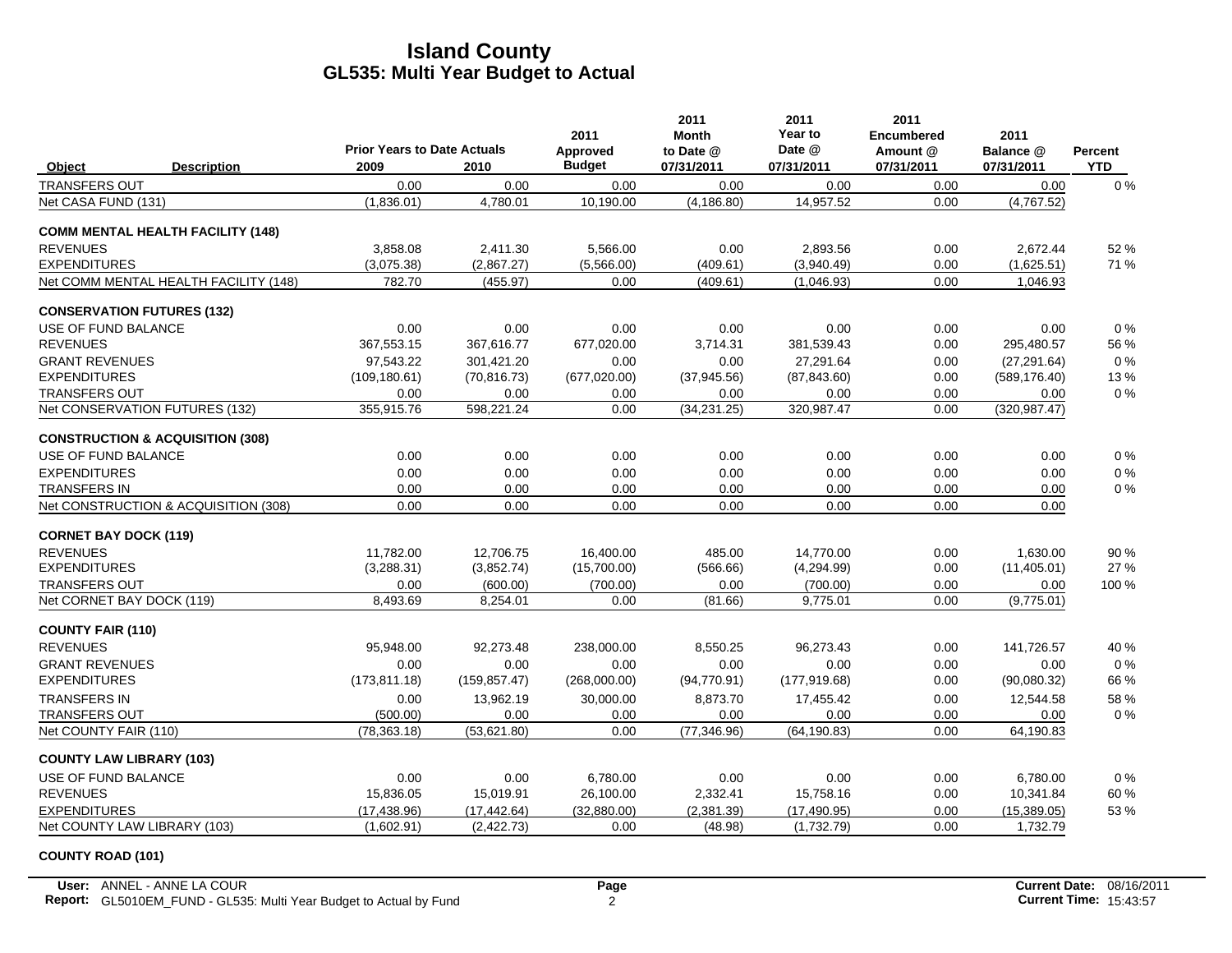|                                         |                                            |                | 2011                      | 2011<br><b>Month</b>    | 2011<br>Year to<br>Date @ | 2011<br><b>Encumbered</b> | 2011                    |                       |
|-----------------------------------------|--------------------------------------------|----------------|---------------------------|-------------------------|---------------------------|---------------------------|-------------------------|-----------------------|
| <b>Description</b><br>Object            | <b>Prior Years to Date Actuals</b><br>2009 | 2010           | Approved<br><b>Budget</b> | to Date @<br>07/31/2011 | 07/31/2011                | Amount @<br>07/31/2011    | Balance @<br>07/31/2011 | Percent<br><b>YTD</b> |
| USE OF FUND BALANCE                     | 0.00                                       | 0.00           | 13,113.00                 | 0.00                    | 0.00                      | 0.00                      | 13,113.00               | 0%                    |
| <b>REVENUES</b>                         | 7,782,819.02                               | 8,017,656.48   | 14,811,971.00             | 587,552.88              | 8,230,587.78              | 0.00                      | 6,581,383.22            | 56 %                  |
| <b>GRANT REVENUES</b>                   | 708,740.83                                 | 561,251.14     | 4,541,277.00              | 70,204.16               | 700,107.41                | 0.00                      | 3,841,169.59            | 15 %                  |
| <b>EXPENDITURES</b>                     | (5,279,966.62)                             | (5,626,151.85) | (17,786,764.00)           | (1,891,862.09)          | (5,912,814.86)            | 0.00                      | (11, 873, 949.14)       | 33 %                  |
| <b>TRANSFERS IN</b>                     | 0.00                                       | 0.00           | 0.00                      | 0.00                    | 0.00                      | 0.00                      | 0.00                    | $0\%$                 |
| <b>TRANSFERS OUT</b>                    | (1,017,624.65)                             | (1,526,217.00) | (1,579,597.00)            | 0.00                    | (1,514,967.00)            | 0.00                      | (64, 630.00)            | 96 %                  |
| Net COUNTY ROAD (101)                   | 2.193.968.58                               | 1,426,538.77   | 0.00                      | (1,234,105.05)          | 1,502,913.33              | 0.00                      | (1,502,913.33)          |                       |
| <b>COURTHOUSE EXPANSION (309)</b>       |                                            |                |                           |                         |                           |                           |                         |                       |
| <b>REVENUES</b>                         | 48.97                                      | 14.69          | 0.00                      | 1.25                    | 10.30                     | 0.00                      | (10.30)                 | $0\%$                 |
| Net COURTHOUSE EXPANSION (309)          | 48.97                                      | 14.69          | 0.00                      | 1.25                    | 10.30                     | 0.00                      | (10.30)                 |                       |
| <b>DEVELOPMENTAL DISABILITIES (114)</b> |                                            |                |                           |                         |                           |                           |                         |                       |
| USE OF FUND BALANCE                     | 0.00                                       | 0.00           | 0.00                      | 0.00                    | 0.00                      | 0.00                      | 0.00                    | 0%                    |
| <b>REVENUES</b>                         | 98,970.09                                  | 98,251.83      | 190,370.00                | 931.12                  | 89,558.65                 | 0.00                      | 100,811.35              | 47 %                  |
| <b>GRANT REVENUES</b>                   | 225.303.73                                 | 202,073.30     | 517,107.00                | 0.00                    | 196.027.00                | 0.00                      | 321,080.00              | 38 %                  |
| <b>EXPENDITURES</b>                     | (308, 766.81)                              | (242, 737.51)  | (707, 477.00)             | (37, 396.22)            | (284, 510.19)             | 0.00                      | (422, 966.81)           | 40 %                  |
| <b>TRANSFERS OUT</b>                    | 0.00                                       | 0.00           | 0.00                      | 0.00                    | (3,968.50)                | 0.00                      | 3,968.50                | $0\%$                 |
| Net DEVELOPMENTAL DISABILITIES (114)    | 15,507.01                                  | 57,587.62      | 0.00                      | (36, 465.10)            | (2,893.04)                | 0.00                      | 2,893.04                |                       |
| <b>DRUG SEIZURE (133)</b>               |                                            |                |                           |                         |                           |                           |                         |                       |
| USE OF FUND BALANCE                     | 0.00                                       | 0.00           | 0.00                      | 0.00                    | 0.00                      | 0.00                      | 0.00                    | $0\%$                 |
| <b>REVENUES</b>                         | 1,226.63                                   | 2,504.24       | 10,000.00                 | 129.76                  | 2,763.01                  | 0.00                      | 7,236.99                | 28 %                  |
| <b>EXPENDITURES</b>                     | (8,445.44)                                 | 0.00           | (10,000.00)               | 0.00                    | 0.00                      | 0.00                      | (10,000.00)             | $0\%$                 |
| <b>TRANSFERS OUT</b>                    | (10,000.00)                                | 0.00           | 0.00                      | 0.00                    | 0.00                      | 0.00                      | 0.00                    | $0\%$                 |
| Net DRUG SEIZURE (133)                  | (17, 218.81)                               | 2.504.24       | 0.00                      | 129.76                  | 2,763.01                  | 0.00                      | (2,763.01)              |                       |
| <b>ELECTION RESERVE (111)</b>           |                                            |                |                           |                         |                           |                           |                         |                       |
| USE OF FUND BALANCE                     | 0.00                                       | 0.00           | 0.00                      | 0.00                    | 0.00                      | 0.00                      | 0.00                    | 0%                    |
| <b>REVENUES</b>                         | 73,280.34                                  | 53,128.15      | 250,130.00                | 124.00                  | 10,802.01                 | 0.00                      | 239,327.99              | 4 %                   |
| <b>GRANT REVENUES</b>                   | 0.00                                       | 27,457.26      | 0.00                      | 1,268.96                | 1,910.54                  | 0.00                      | (1,910.54)              | 0%                    |
| <b>EXPENDITURES</b>                     | (142, 353.31)                              | (131, 591.25)  | (450, 130.00)             | (12,046.50)             | (139, 476.98)             | 0.00                      | (310, 653.02)           | 31 %                  |
| <b>TRANSFERS IN</b>                     | 101,700.00                                 | 219,925.00     | 200,000.00                | 0.00                    | 200,000.00                | 0.00                      | 0.00                    | 100 %                 |
| <b>TRANSFERS OUT</b>                    | 0.00                                       | 0.00           | 0.00                      | 0.00                    | 0.00                      | 0.00                      | 0.00                    | $0\%$                 |
| Net ELECTION RESERVE (111)              | 32.627.03                                  | 168,919.16     | 0.00                      | (10,653.54)             | 73,235.57                 | 0.00                      | (73, 235.57)            |                       |
| <b>ENHANCED 911 (140)</b>               |                                            |                |                           |                         |                           |                           |                         |                       |
| <b>REVENUES</b>                         | 249,289.15                                 | 238,257.67     | 740,000.00                | 0.00                    | 264,504.22                | 0.00                      | 475,495.78              | 36 %                  |
| <b>GRANT REVENUES</b>                   | 0.00                                       | 0.00           | 0.00                      | 0.00                    | 0.00                      | 0.00                      | 0.00                    | $0\%$                 |
| <b>EXPENDITURES</b>                     | 0.00                                       | (116, 222.60)  | (738, 500.00)             | 0.00                    | (455, 941.46)             | 0.00                      | (282, 558.54)           | 62 %                  |
| <b>TRANSFERS OUT</b>                    | (875.00)                                   | (1,500.00)     | (1,500.00)                | 0.00                    | (1,500.00)                | 0.00                      | 0.00                    | 100 %                 |
| Net ENHANCED 911 (140)                  | 248,414.15                                 | 120,535.07     | 0.00                      | 0.00                    | (192, 937.24)             | 0.00                      | 192,937.24              |                       |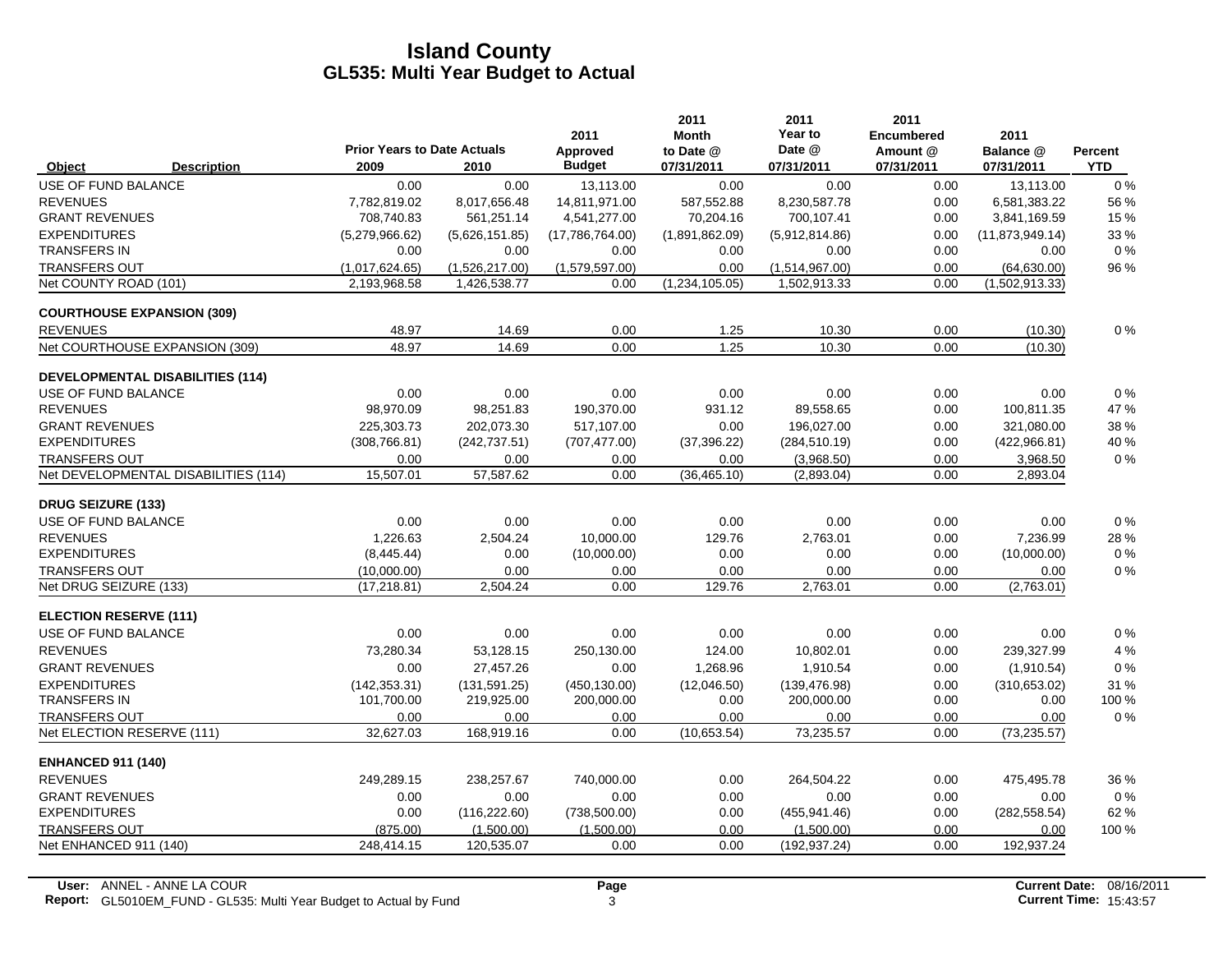|                                                                                                  | <b>Prior Years to Date Actuals</b> |               | 2011<br>2011<br>2011<br>Year to<br>2011<br><b>Month</b><br><b>Encumbered</b><br>Date @<br>Approved<br>to Date @<br>Amount @ |              | 2011<br>Balance @ | Percent    |                                                       |            |
|--------------------------------------------------------------------------------------------------|------------------------------------|---------------|-----------------------------------------------------------------------------------------------------------------------------|--------------|-------------------|------------|-------------------------------------------------------|------------|
| Object<br><b>Description</b>                                                                     | 2009                               | 2010          | <b>Budget</b>                                                                                                               | 07/31/2011   | 07/31/2011        | 07/31/2011 | 07/31/2011                                            | <b>YTD</b> |
| <b>EXTENSION SERVICES (160)</b>                                                                  |                                    |               |                                                                                                                             |              |                   |            |                                                       |            |
| <b>REVENUES</b>                                                                                  | 14,764.60                          | 36,235.45     | 232,633.00                                                                                                                  | (2, 163.70)  | 127,566.73        | 0.00       | 105,066.27                                            | 55 %       |
| <b>GRANT REVENUES</b>                                                                            | 71,264.71                          | 9,479.02      | 176,309.00                                                                                                                  | 0.00         | 16,667.23         | 0.00       | 159,641.77                                            | 9 %        |
| <b>EXPENDITURES</b>                                                                              | (326, 320.13)                      | (283, 572.59) | (515,609.00)                                                                                                                | (38, 861.78) | (242, 626.82)     | 0.00       | (272, 982, 18)                                        | 47 %       |
| <b>TRANSFERS IN</b>                                                                              | 176,769.00                         | 149,321.00    | 106,667.00                                                                                                                  | 0.00         | 95,950.00         | 0.00       | 10,717.00                                             | 90 %       |
| <b>TRANSFERS OUT</b>                                                                             | 0.00                               | 0.00          | 0.00                                                                                                                        | 0.00         | 0.00              | 0.00       | 0.00                                                  | $0\%$      |
| Net EXTENSION SERVICES (160)                                                                     | (63, 521.82)                       | (88, 537.12)  | 0.00                                                                                                                        | (41, 025.48) | (2, 442.86)       | 0.00       | 2,442.86                                              |            |
| <b>FAMILY RES CTR CAMANO (143)</b>                                                               |                                    |               |                                                                                                                             |              |                   |            |                                                       |            |
| <b>REVENUES</b>                                                                                  | 27,514.66                          | 19,953.80     | 52,465.00                                                                                                                   | 4,456.34     | 22,131.98         | 0.00       | 30,333.02                                             | 42 %       |
| <b>EXPENDITURES</b>                                                                              | (30,666.90)                        | (27, 232.32)  | (52, 465.00)                                                                                                                | (3,341.97)   | (28, 548.68)      | 0.00       | (23,916.32)                                           | 54 %       |
| <b>TRANSFERS OUT</b>                                                                             | 0.00                               | 0.00          | 0.00                                                                                                                        | 0.00         | 0.00              | 0.00       | 0.00                                                  | $0\%$      |
| Net FAMILY RES CTR CAMANO (143)                                                                  | (3, 152.24)                        | (7, 278.52)   | 0.00                                                                                                                        | 1,114.37     | (6, 416.70)       | 0.00       | 6,416.70                                              |            |
| <b>FAMILY RES CTR OAK HARBOR (141)</b>                                                           |                                    |               |                                                                                                                             |              |                   |            |                                                       |            |
| USE OF FUND BALANCE                                                                              | 0.00                               | 0.00          | 0.00                                                                                                                        | 0.00         | 0.00              | 0.00       | 0.00                                                  | $0\%$      |
| <b>REVENUES</b>                                                                                  | 21,709.07                          | 13,030.77     | 55,937.00                                                                                                                   | 10,383.74    | 28,423.04         | 0.00       | 27,513.96                                             | 51 %       |
| <b>EXPENDITURES</b>                                                                              | (27,046.82)                        | (27, 168.78)  | (55,937.00)                                                                                                                 | (4,003.54)   | (29, 208.89)      | 0.00       | (26, 728.11)                                          | 52%        |
| <b>TRANSFERS OUT</b>                                                                             | 0.00                               | 0.00          | 0.00                                                                                                                        | 0.00         | 0.00              | 0.00       | 0.00                                                  | $0\%$      |
| Net FAMILY RES CTR OAK HARBOR (141)                                                              | (5,337.75)                         | (14, 138.01)  | 0.00                                                                                                                        | 6,380.20     | (785.85)          | 0.00       | 785.85                                                |            |
| <b>FAMILY RES CTR SO WHIDBEY (142)</b>                                                           |                                    |               |                                                                                                                             |              |                   |            |                                                       |            |
| <b>REVENUES</b>                                                                                  | 5.311.44                           | 3.000.00      | 2.400.00                                                                                                                    | 0.00         | 3.000.00          | 0.00       | (600.00)                                              | 125 %      |
| <b>EXPENDITURES</b>                                                                              | (24, 195.78)                       | (6,700.49)    | (2,400.00)                                                                                                                  | 0.00         | (54.00)           | 0.00       | (2,346.00)                                            | 2%         |
| <b>TRANSFERS OUT</b>                                                                             | 0.00                               | 0.00          | 0.00                                                                                                                        | 0.00         | 0.00              | 0.00       | 0.00                                                  | $0\%$      |
| Net FAMILY RES CTR SO WHIDBEY (142)                                                              | (18, 884.34)                       | (3,700.49)    | 0.00                                                                                                                        | 0.00         | 2,946.00          | 0.00       | (2,946.00)                                            |            |
| <b>FEDERAL ASSET FORFEITURE (147)</b>                                                            |                                    |               |                                                                                                                             |              |                   |            |                                                       |            |
| USE OF FUND BALANCE                                                                              | 0.00                               | 0.00          | 0.00                                                                                                                        | 0.00         | 0.00              | 0.00       | 0.00                                                  | 0%         |
| <b>REVENUES</b>                                                                                  | 65.61                              | 3.10          | 5,000.00                                                                                                                    | 0.03         | 0.21              | 0.00       | 4,999.79                                              | $0\%$      |
| <b>EXPENDITURES</b>                                                                              | (2, 148.00)                        | (2, 148.00)   | (5,000.00)                                                                                                                  | 0.00         | (2, 148.00)       | 0.00       | (2,852.00)                                            | 43 %       |
| <b>TRANSFERS OUT</b>                                                                             | (20,000.00)                        | 0.00          | 0.00                                                                                                                        | 0.00         | 0.00              | 0.00       | 0.00                                                  | $0\%$      |
| Net FEDERAL ASSET FORFEITURE (147)                                                               | (22,082.39)                        | (2, 144.90)   | 0.00                                                                                                                        | 0.03         | (2, 147.79)       | 0.00       | 2,147.79                                              |            |
| <b>FIRE PERMIT PROGRAM (115)</b>                                                                 |                                    |               |                                                                                                                             |              |                   |            |                                                       |            |
| <b>REVENUES</b>                                                                                  | 19,365.51                          | 23,598.57     | 34,282.00                                                                                                                   | 3,935.08     | 21,692.56         | 0.00       | 12,589.44                                             | 63%        |
| <b>EXPENDITURES</b>                                                                              | (24,780.16)                        | (13, 489.22)  | (34, 282.00)                                                                                                                | 0.00         | (12, 824.55)      | 0.00       | (21, 457.45)                                          | 37 %       |
| <b>TRANSFERS OUT</b>                                                                             | 0.00                               | 0.00          | 0.00                                                                                                                        | 0.00         | 0.00              | 0.00       | 0.00                                                  | $0\%$      |
| Net FIRE PERMIT PROGRAM (115)                                                                    | (5,414.65)                         | 10,109.35     | 0.00                                                                                                                        | 3,935.08     | 8,868.01          | 0.00       | (8,868.01)                                            |            |
| <b>HISTORICAL PRESERVATION FUND (180)</b>                                                        |                                    |               |                                                                                                                             |              |                   |            |                                                       |            |
| USE OF FUND BALANCE                                                                              | 0.00                               | 0.00          | 0.00                                                                                                                        | 0.00         | 0.00              | 0.00       | 0.00                                                  | $0\%$      |
| <b>REVENUES</b>                                                                                  | 0.00                               | 11,950.00     | 18,000.00                                                                                                                   | 1,413.00     | 11,257.00         | 0.00       | 6,743.00                                              | 63%        |
| User: ANNEL - ANNE LA COUR<br>Report: GL5010EM_FUND - GL535: Multi Year Budget to Actual by Fund |                                    |               | Page<br>4                                                                                                                   |              |                   |            | <b>Current Date:</b><br><b>Current Time: 15:43:57</b> | 08/16/2011 |

**Report:** GL5010EM\_FUND - GL535: Multi Year Budget to Actual by Fund 15:43:57 16:43:57 16:43:57 16:43:57 16:43:57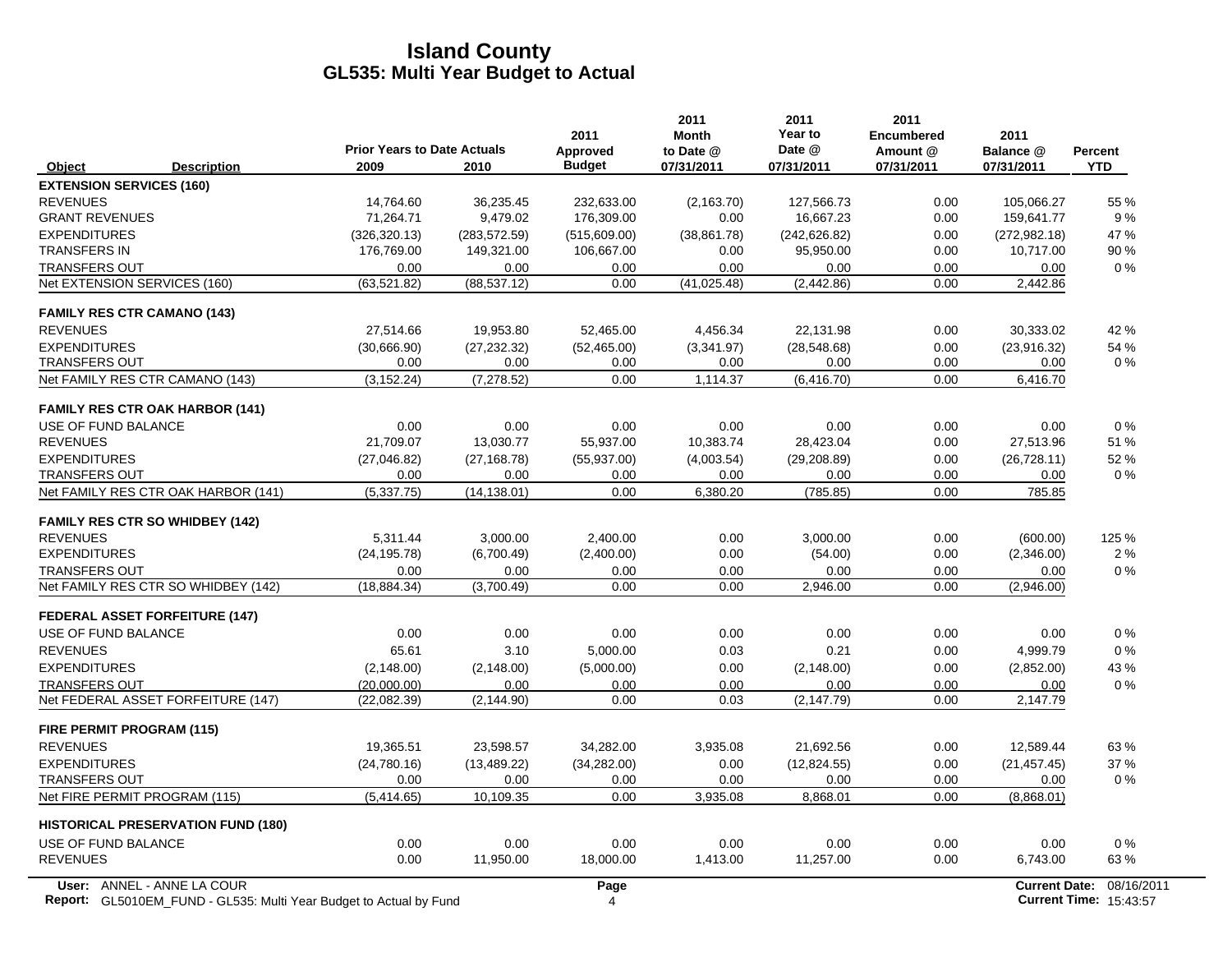|                               |                                           | <b>Prior Years to Date Actuals</b> |               | 2011<br>Approved | 2011<br><b>Month</b><br>to Date @ | 2011<br>Year to<br>Date @ | 2011<br><b>Encumbered</b><br>Amount @ | 2011<br>Balance @ | Percent    |
|-------------------------------|-------------------------------------------|------------------------------------|---------------|------------------|-----------------------------------|---------------------------|---------------------------------------|-------------------|------------|
| Object                        | <b>Description</b>                        | 2009                               | 2010          | <b>Budget</b>    | 07/31/2011                        | 07/31/2011                | 07/31/2011                            | 07/31/2011        | <b>YTD</b> |
| <b>EXPENDITURES</b>           |                                           | 0.00                               | (12,000.00)   | (18,000.00)      | 0.00                              | (17,500.00)               | 0.00                                  | (500.00)          | 97 %       |
| <b>TRANSFERS IN</b>           |                                           | 0.00                               | 0.00          | 0.00             | 0.00                              | 0.00                      | 0.00                                  | 0.00              | $0\%$      |
| <b>TRANSFERS OUT</b>          |                                           | 0.00                               | 0.00          | 0.00             | 0.00                              | (12,000.00)               | 0.00                                  | 12,000.00         | 0%         |
|                               | Net HISTORICAL PRESERVATION FUND (180)    | 0.00                               | (50.00)       | 0.00             | 1,413.00                          | (18, 243.00)              | 0.00                                  | 18,243.00         |            |
| <b>HOMELESS HOUSING (106)</b> |                                           |                                    |               |                  |                                   |                           |                                       |                   |            |
| USE OF FUND BALANCE           |                                           | 0.00                               | 0.00          | 0.00             | 0.00                              | 0.00                      | 0.00                                  | 0.00              | 0%         |
| <b>REVENUES</b>               |                                           | 162,329.11                         | 229,924.55    | 320,120.00       | 26,567.37                         | 211,765.00                | 0.00                                  | 108,355.00        | 66 %       |
| <b>GRANT REVENUES</b>         |                                           | 79,485.06                          | 72,111.59     | 142,998.00       | 10,000.00                         | 80,553.92                 | 0.00                                  | 62,444.08         | 56 %       |
| <b>EXPENDITURES</b>           |                                           | (154, 153.50)                      | (149, 219.18) | (460, 118.00)    | (24, 128.89)                      | (195, 643.02)             | 0.00                                  | (264, 474.98)     | 43 %       |
| <b>TRANSFERS OUT</b>          |                                           | 0.00                               | 0.00          | (3,000.00)       | 0.00                              | (1,587.40)                | 0.00                                  | (1,412.60)        | 53 %       |
| Net HOMELESS HOUSING (106)    |                                           | 87,660.67                          | 152,816.96    | 0.00             | 12,438.48                         | 95,088.50                 | 0.00                                  | (95,088.50)       |            |
|                               | <b>JOINT TOURISM PROMOTION (146)</b>      |                                    |               |                  |                                   |                           |                                       |                   |            |
| USE OF FUND BALANCE           |                                           | 0.00                               | 0.00          | 0.00             | 0.00                              | 0.00                      | 0.00                                  | 0.00              | $0\%$      |
| <b>REVENUES</b>               |                                           | 78.997.63                          | 73.150.09     | 180,000.00       | 8.008.09                          | 96.175.84                 | 0.00                                  | 83,824.16         | 53 %       |
| <b>EXPENDITURES</b>           |                                           | (131, 011.40)                      | (160, 226.96) | (180,000.00)     | (20,710.70)                       | (138, 957.78)             | 0.00                                  | (41, 042.22)      | 77 %       |
|                               | Net JOINT TOURISM PROMOTION (146)         | (52,013.77)                        | (87,076.87)   | 0.00             | (12,702.61)                       | (42,781.94)               | 0.00                                  | 42,781.94         |            |
|                               | <b>JUVENILE DETENTION CENTER (145)</b>    |                                    |               |                  |                                   |                           |                                       |                   |            |
| USE OF FUND BALANCE           |                                           | 0.00                               | 0.00          | 0.00             | 0.00                              | 0.00                      | 0.00                                  | 0.00              | $0\%$      |
| <b>REVENUES</b>               |                                           | 470,187.86                         | 434,944.23    | 728,050.00       | 60,887.64                         | 421,668.98                | 0.00                                  | 306,381.02        | 58 %       |
| <b>GRANT REVENUES</b>         |                                           | 0.00                               | 7,376.20      | 8,000.00         | 776.16                            | 4,858.96                  | 0.00                                  | 3,141.04          | 61%        |
| <b>EXPENDITURES</b>           |                                           | (620, 492.38)                      | (657, 826.54) | (1,093,050.00)   | (74, 222.42)                      | (587, 519.73)             | 0.00                                  | (505, 530.27)     | 54 %       |
| <b>TRANSFERS IN</b>           |                                           | 0.00                               | 0.00          | 403,000.00       | 0.00                              | 403,000.00                | 0.00                                  | 0.00              | 100 %      |
| <b>TRANSFERS OUT</b>          |                                           | 0.00                               | (46,500.00)   | (46,000.00)      | 0.00                              | (45, 400.00)              | 0.00                                  | (600.00)          | 99 %       |
|                               | Net JUVENILE DETENTION CENTER (145)       | (150, 304.52)                      | (262,006.11)  | 0.00             | (12, 558.62)                      | 196,608.21                | 0.00                                  | (196, 608.21)     |            |
|                               | <b>LOW-INCOME HOUSING SURCHARGE (105)</b> |                                    |               |                  |                                   |                           |                                       |                   |            |
| USE OF FUND BALANCE           |                                           | 0.00                               | 0.00          | 0.00             | 0.00                              | 0.00                      | 0.00                                  | 0.00              | $0\%$      |
| <b>REVENUES</b>               |                                           | 73,493.20                          | 58,419.35     | 124,536.00       | 6,245.09                          | 54.537.28                 | 0.00                                  | 69,998.72         | 44 %       |
| <b>EXPENDITURES</b>           |                                           | (18,054.00)                        | (45,069.00)   | (124, 536.00)    | (1,668.22)                        | (11,622.95)               | 0.00                                  | (112, 913.05)     | 9%         |
| <b>TRANSFERS OUT</b>          |                                           | 0.00                               | 0.00          | 0.00             | 0.00                              | 0.00                      | 0.00                                  | 0.00              | $0\%$      |
|                               | Net LOW-INCOME HOUSING SURCHARGE (105)    | 55,439.20                          | 13,350.35     | 0.00             | 4.576.87                          | 42,914.33                 | 0.00                                  | (42, 914.33)      |            |
| <b>MENTAL HEALTH (113)</b>    |                                           |                                    |               |                  |                                   |                           |                                       |                   |            |
| USE OF FUND BALANCE           |                                           | 0.00                               | 0.00          | 0.00             | 0.00                              | 0.00                      | 0.00                                  | 0.00              | $0\%$      |
| <b>REVENUES</b>               |                                           | 150,876.18                         | 149,646.34    | 326,157.00       | 931.12                            | 89,558.67                 | 0.00                                  | 236,598.33        | 27 %       |
| <b>GRANT REVENUES</b>         |                                           | 0.00                               | 0.00          | 0.00             | 10,596.92                         | 52,954.71                 | 0.00                                  | (52, 954.71)      | 0%         |
| <b>EXPENDITURES</b>           |                                           | (151, 382.98)                      | (138, 374.66) | (326, 157.00)    | (17,992.95)                       | (155, 392.39)             | 0.00                                  | (170, 764.61)     | 48 %       |
| <b>TRANSFERS OUT</b>          |                                           | 0.00                               | 0.00          | 0.00             | 0.00                              | (3,968.50)                | 0.00                                  | 3,968.50          | 0%         |
| Net MENTAL HEALTH (113)       |                                           | (506.80)                           | 11,271.68     | 0.00             | (6,464.91)                        | (16, 847.51)              | 0.00                                  | 16,847.51         |            |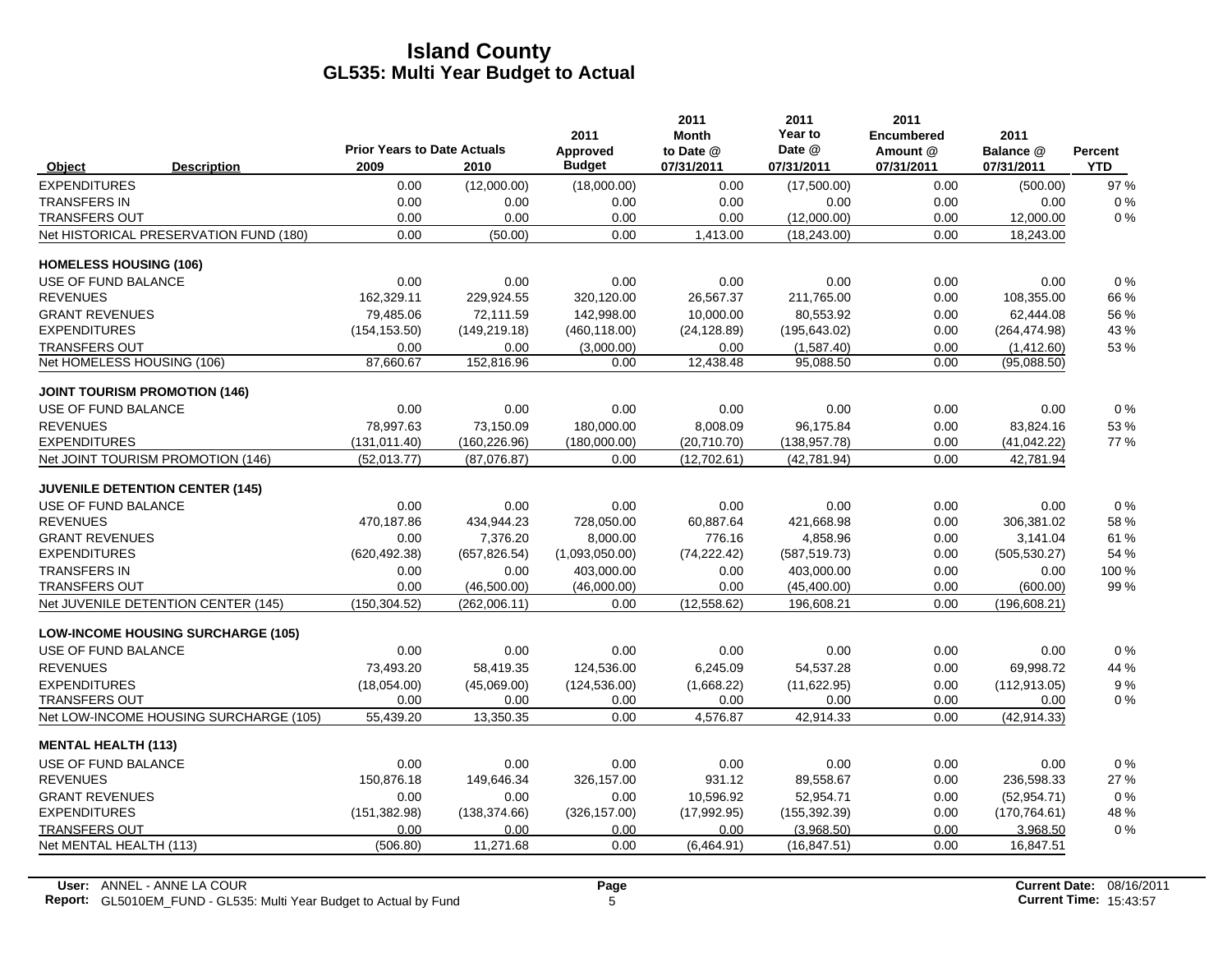|                            |                                          |                                            |                | 2011                      | 2011<br><b>Month</b>    | 2011<br>Year to      | 2011<br><b>Encumbered</b> | 2011                    |                       |
|----------------------------|------------------------------------------|--------------------------------------------|----------------|---------------------------|-------------------------|----------------------|---------------------------|-------------------------|-----------------------|
| Object                     | <b>Description</b>                       | <b>Prior Years to Date Actuals</b><br>2009 | 2010           | Approved<br><b>Budget</b> | to Date @<br>07/31/2011 | Date @<br>07/31/2011 | Amount @<br>07/31/2011    | Balance @<br>07/31/2011 | Percent<br><b>YTD</b> |
|                            | MH THERAPEUTIC COURT SALES TAX (126)     |                                            |                |                           |                         |                      |                           |                         |                       |
| USE OF FUND BALANCE        |                                          | 0.00                                       | 0.00           | 21,300.00                 | 0.00                    | 0.00                 | 0.00                      | 21,300.00               | $0\%$                 |
| <b>REVENUES</b>            |                                          | 452,302.89                                 | 427,637.82     | 741,683.00                | 58,321.53               | 419,267.38           | 0.00                      | 322,415.62              | 57 %                  |
| <b>GRANT REVENUES</b>      |                                          | 0.00                                       | 8,765.92       | 28.994.00                 | 3,890.00                | 26.015.60            | 0.00                      | 2,978.40                | 90%                   |
| <b>EXPENDITURES</b>        |                                          | (217, 782.20)                              | (320, 988.91)  | (739, 177.00)             | (35, 493.18)            | (366, 467.00)        | 0.00                      | (372, 710.00)           | 50 %                  |
| <b>TRANSFERS IN</b>        |                                          | 9,259.25                                   | 0.00           | 0.00                      | 0.00                    | 0.00                 | 0.00                      | 0.00                    | $0\%$                 |
| <b>TRANSFERS OUT</b>       |                                          | 0.00                                       | (52,800.00)    | (52,800.00)               | 0.00                    | (53, 274.80)         | 0.00                      | 474.80                  | 101 %                 |
|                            | Net MH THERAPEUTIC COURT SALES TAX (126) | 243,779.94                                 | 62,614.83      | 0.00                      | 26,718.35               | 25,541.18            | 0.00                      | (25, 541.18)            |                       |
| PATHS & TRAILS (137)       |                                          |                                            |                |                           |                         |                      |                           |                         |                       |
| <b>REVENUES</b>            |                                          | 0.00                                       | 0.00           | 0.00                      | 0.00                    | 0.00                 | 0.00                      | 0.00                    | $0\%$                 |
| <b>GRANT REVENUES</b>      |                                          | 0.00                                       | 10,365.68      | 159,000.00                | 0.00                    | 56,367.40            | 0.00                      | 102,632.60              | 35 %                  |
| <b>EXPENDITURES</b>        |                                          | (108, 044.16)                              | (39, 579.63)   | (244,000.00)              | (1, 135.67)             | (9,512.91)           | 0.00                      | (234, 487.09)           | 4 %                   |
| <b>TRANSFERS IN</b>        |                                          | 0.00                                       | 0.00           | 85,000.00                 | 0.00                    | 0.00                 | 0.00                      | 85,000.00               | $0\%$                 |
| TRANSFERS OUT              |                                          | 0.00                                       | 0.00           | 0.00                      | 0.00                    | 0.00                 | 0.00                      | 0.00                    | 0%                    |
| Net PATHS & TRAILS (137)   |                                          | (108, 044.16)                              | (29, 213.95)   | 0.00                      | (1, 135.67)             | 46,854.49            | 0.00                      | (46, 854.49)            |                       |
|                            | PUBLIC HEALTH POOLING (104)              |                                            |                |                           |                         |                      |                           |                         |                       |
| USE OF FUND BALANCE        |                                          | 0.00                                       | 0.00           | 0.00                      | 0.00                    | 0.00                 | 0.00                      | 0.00                    | 0%                    |
| <b>REVENUES</b>            |                                          | 781.156.95                                 | 879.930.28     | 1,211,291.00              | 134.797.84              | 646.547.21           | 0.00                      | 564.743.79              | 53 %                  |
| <b>GRANT REVENUES</b>      |                                          | 685,043.37                                 | 576,781.90     | 1,160,340.00              | 20,119.94               | 580,327.71           | 0.00                      | 580,012.29              | 50%                   |
| <b>EXPENDITURES</b>        |                                          | (1,662,003.24)                             | (1,747,807.57) | (2,611,152.00)            | (263, 789.33)           | (1,664,351.71)       | 0.00                      | (946, 800.29)           | 64 %                  |
| <b>TRANSFERS IN</b>        |                                          | 283,353.85                                 | 721,159.77     | 409,391.00                | 0.00                    | 425,274.00           | 0.00                      | (15,883.00)             | 104 %                 |
| <b>TRANSFERS OUT</b>       |                                          | (109, 854.88)                              | (147, 967.00)  | (169, 870.00)             | 0.00                    | (114, 267.00)        | 0.00                      | (55,603.00)             | 67%                   |
|                            | Net PUBLIC HEALTH POOLING (104)          | (22, 303.95)                               | 282,097.38     | 0.00                      | (108, 871.55)           | (126, 469.79)        | 0.00                      | 126,469.79              |                       |
| <b>PUBLIC WORKS (139)</b>  |                                          |                                            |                |                           |                         |                      |                           |                         |                       |
| <b>USE OF FUND BALANCE</b> |                                          | 0.00                                       | 0.00           | 22,865.00                 | 0.00                    | 0.00                 | 0.00                      | 22,865.00               | $0\%$                 |
| <b>REVENUES</b>            |                                          | 0.00                                       | 0.00           | 650.00                    | 0.00                    | 0.00                 | 0.00                      | 650.00                  | 0%                    |
| <b>EXPENDITURES</b>        |                                          | (259, 195.79)                              | (249, 026.73)  | (445, 115.00)             | (35, 365.61)            | (249,088.10)         | 0.00                      | (196, 026.90)           | 56 %                  |
| <b>TRANSFERS IN</b>        |                                          | 231,026.30                                 | 419,912.00     | 421,600.00                | 0.00                    | 431,600.00           | 0.00                      | (10,000.00)             | 102 %                 |
| <b>TRANSFERS OUT</b>       |                                          | 0.00                                       | 0.00           | 0.00                      | 0.00                    | 0.00                 | 0.00                      | 0.00                    | 0%                    |
| Net PUBLIC WORKS (139)     |                                          | (28, 169.49)                               | 170,885.27     | 0.00                      | (35, 365.61)            | 182,511.90           | 0.00                      | (182, 511.90)           |                       |
|                            | <b>REET 1 CAPITAL IMPROVEMENTS (134)</b> |                                            |                |                           |                         |                      |                           |                         |                       |
| USE OF FUND BALANCE        |                                          | 0.00                                       | 0.00           | 600,000.00                | 0.00                    | 0.00                 | 0.00                      | 600,000.00              | 0%                    |
| <b>REVENUES</b>            |                                          | 292,832.81                                 | 401,356.13     | 600,000.00                | 47,147.38               | 311,892.08           | 0.00                      | 288,107.92              | 52 %                  |
| <b>EXPENDITURES</b>        |                                          | (98,996.39)                                | (93, 532.23)   | (1, 150, 700.00)          | (344, 305.91)           | (467, 646.27)        | 0.00                      | (683,053.73)            | 41 %                  |
| <b>TRANSFERS IN</b>        |                                          | 0.00                                       | 0.00           | 0.00                      | 0.00                    | 0.00                 | 0.00                      | 0.00                    | $0\%$                 |
| <b>TRANSFERS OUT</b>       |                                          | (26.075.00)                                | (60, 862, 19)  | (49,300.00)               | (8,873.70)              | (66, 755.42)         | 0.00                      | 17,455.42               | 135 %                 |
|                            | Net REET 1 CAPITAL IMPROVEMENTS (134)    | 167,761.42                                 | 246,961.71     | 0.00                      | (306, 032.23)           | (222, 509.61)        | 0.00                      | 222,509.61              |                       |

#### **REET 2 CAPITAL FACILITIES (135)**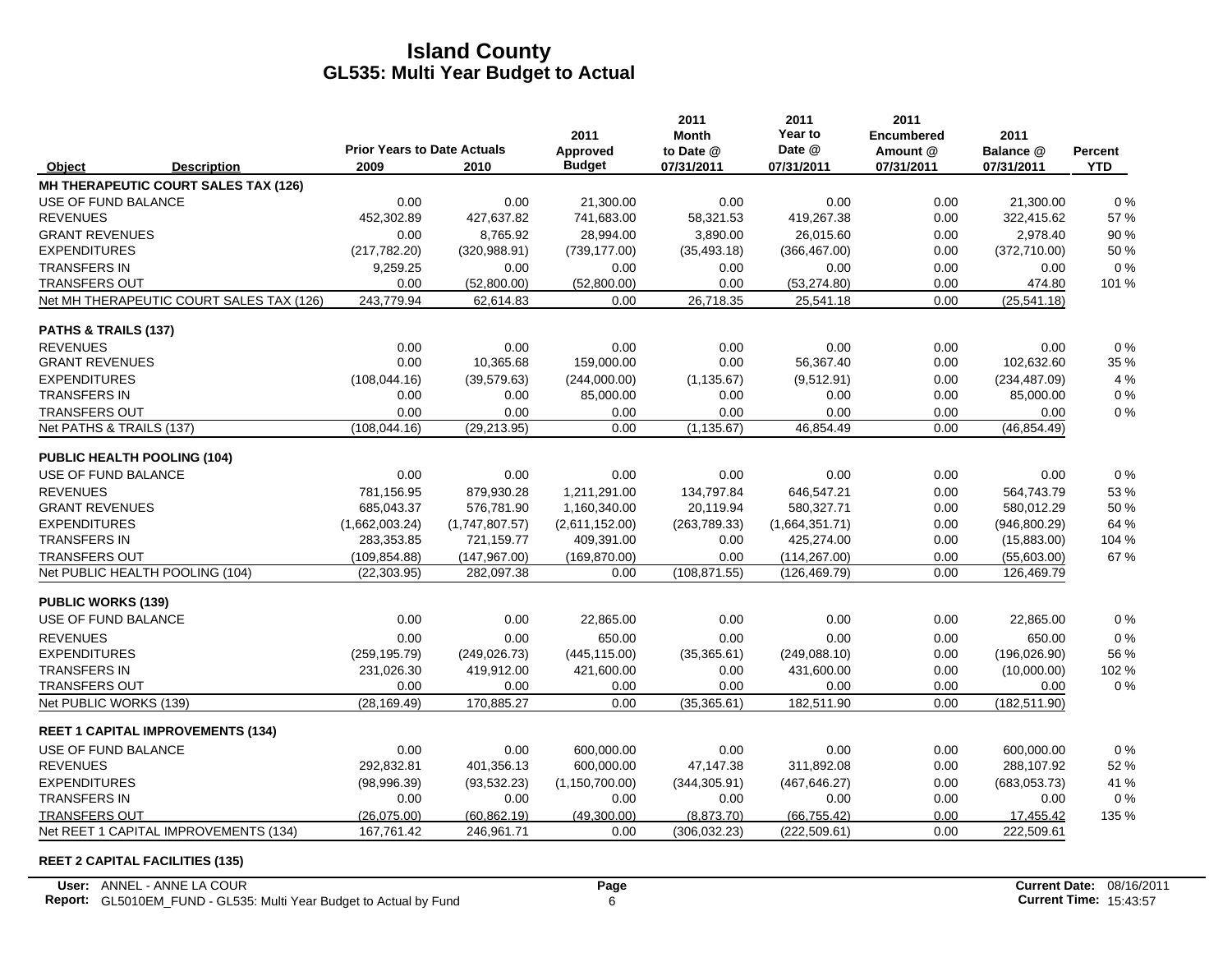|                                                | <b>Prior Years to Date Actuals</b> |               | 2011<br>Approved | 2011<br><b>Month</b><br>to Date @ | 2011<br>Year to<br>Date @ | 2011<br><b>Encumbered</b><br>Amount @ | 2011<br>Balance @    | Percent    |
|------------------------------------------------|------------------------------------|---------------|------------------|-----------------------------------|---------------------------|---------------------------------------|----------------------|------------|
| Object<br><b>Description</b>                   | 2009                               | 2010          | <b>Budget</b>    | 07/31/2011                        | 07/31/2011                | 07/31/2011                            | 07/31/2011           | <b>YTD</b> |
| USE OF FUND BALANCE                            | 0.00                               | 0.00          | 294,505.00       | 0.00                              | 0.00                      | 0.00                                  | 294,505.00           | $0\%$      |
| <b>REVENUES</b>                                | 292,832.81                         | 403,042.53    | 600,000.00       | 47,147.38                         | 311,892.08                | 0.00                                  | 288,107.92           | 52 %       |
| <b>GRANT REVENUES</b>                          | 0.00                               | 0.00          | 0.00             | 0.00                              | 0.00                      | 0.00                                  | 0.00                 | $0\%$      |
| <b>EXPENDITURES</b>                            | (203.801.03)                       | (147.576.48)  | (707.575.00)     | (615.02)                          | (138.940.48)              | 0.00                                  | (568.634.52)         | 20%        |
| <b>TRANSFERS OUT</b>                           | (168, 462.00)                      | (153, 320.00) | (186, 930.00)    | 0.00                              | (186, 230.00)             | 0.00                                  | (700.00)             | 100 %      |
| Net REET 2 CAPITAL FACILITIES (135)            | (79, 430.22)                       | 102,146.05    | 0.00             | 46,532.36                         | (13, 278.40)              | 0.00                                  | 13,278.40            |            |
| <b>REET ELECTRONIC TECHNOLOGY (150)</b>        |                                    |               |                  |                                   |                           |                                       |                      |            |
| <b>REVENUES</b>                                | 12,004.33                          | 13,533.58     | 22,000.00        | 0.00                              | 0.00                      | 0.00                                  | 22,000.00            | $0\%$      |
| <b>GRANT REVENUES</b>                          | 0.00                               | 100,000.00    | 0.00             | 0.00                              | 0.00                      | 0.00                                  | 0.00                 | $0\%$      |
| <b>EXPENDITURES</b>                            | 0.00                               | (102, 283.14) | (22,000.00)      | 0.00                              | (121.33)                  | 0.00                                  | (21, 878.67)         | 1%         |
| <b>TRANSFERS OUT</b>                           | 0.00                               | 0.00          | 0.00             | 0.00                              | 0.00                      | 0.00                                  | 0.00                 | $0\%$      |
| Net REET ELECTRONIC TECHNOLOGY (150)           | 12,004.33                          | 11,250.44     | 0.00             | 0.00                              | (121.33)                  | 0.00                                  | 121.33               |            |
| <b>RURAL COUNTY SALES TAX (121)</b>            |                                    |               |                  |                                   |                           |                                       |                      |            |
| USE OF FUND BALANCE                            | 0.00                               | 0.00          | 991,600.00       | 0.00                              | 0.00                      | 0.00                                  | 991,600.00           | $0\%$      |
| <b>REVENUES</b>                                | 403,385.14                         | 386,198.51    | 725,400.00       | 53,842.78                         | 375,114.63                | 0.00                                  | 350,285.37           | 52 %       |
| <b>EXPENDITURES</b>                            | (50, 250.00)                       | (252, 537.56) | (1,714,300.00)   | 0.00                              | (289, 462.13)             | 0.00                                  | (1,424,837.87)       | 17%        |
| <b>TRANSFERS OUT</b>                           | 0.00                               | (2,800.00)    | (2,700.00)       | 0.00                              | (2,700.00)                | 0.00                                  | 0.00                 | 100 %      |
| Net RURAL COUNTY SALES TAX (121)               | 353,135.14                         | 130,860.95    | 0.00             | 53,842.78                         | 82,952.50                 | 0.00                                  | (82,952.50)          |            |
| <b>STORM &amp; SURFACE WATER UTILITY (144)</b> |                                    |               |                  |                                   |                           |                                       |                      |            |
| USE OF FUND BALANCE                            | 0.00                               | 0.00          | 0.00             | 0.00                              | 0.00                      | 0.00                                  | 0.00                 | 0%         |
| <b>REVENUES</b>                                | 2,198.82                           | 82.26         | 110.00           | 2.44                              | 22.45                     | 0.00                                  | 87.55                | 20 %       |
| <b>EXPENDITURES</b>                            | (3,624.76)                         | (3,317.62)    | (26,040.00)      | (19.67)                           | (2,992.80)                | 0.00                                  | (23,047.20)          | 11 %       |
| <b>TRANSFERS IN</b>                            | 3,745.00                           | 6,420.00      | 25,930.00        | 0.00                              | 25,930.00                 | 0.00                                  | 0.00                 | 100 %      |
| Net STORM & SURFACE WATER UTILITY (144)        | 2,319.06                           | 3,184.64      | 0.00             | (17.23)                           | 22,959.65                 | 0.00                                  | (22,959.65)          |            |
| TREASURER'S M & O (116)                        |                                    |               |                  |                                   |                           |                                       |                      |            |
| USE OF FUND BALANCE                            | 0.00                               | 0.00          | 30.171.00        | 0.00                              | 0.00                      | 0.00                                  | 30.171.00            | $0\%$      |
| <b>REVENUES</b>                                | 15,012.64                          | 17,295.13     | 38,010.00        | 9,039.09                          | 26,137.50                 | 0.00                                  | 11,872.50            | 69%        |
| <b>EXPENDITURES</b>                            | (14, 823.95)                       | (17, 482.18)  | (68, 181.00)     | (4,069.87)                        | (26, 687.82)              | 0.00                                  | (41, 493, 18)        | 39 %       |
| <b>TRANSFERS OUT</b>                           | 0.00                               | 0.00          | 0.00             | 0.00                              | 0.00                      | 0.00                                  | 0.00                 | 0%         |
| Net TREASURER'S M & O (116)                    | 188.69                             | (187.05)      | 0.00             | 4,969.22                          | (550.32)                  | 0.00                                  | 550.32               |            |
| <b>TRIAL COURT IMPROVEMENT (157)</b>           |                                    |               |                  |                                   |                           |                                       |                      |            |
| <b>REVENUES</b>                                | 278.13                             | 77.98         | 5,000.00         | 10.69                             | 11,908.89                 | 0.00                                  | (6,908.89)           | 238 %      |
| <b>EXPENDITURES</b>                            | (1,904.46)                         | (5,380.65)    | (5,000.00)       | 0.00                              | (2,535.08)                | 0.00                                  | (2,464.92)           | 51 %       |
| Net TRIAL COURT IMPROVEMENT (157)              | (1,626.33)                         | (5,302.67)    | 0.00             | 10.69                             | 9,373.81                  | 0.00                                  | (9,373.81)           |            |
| <b>VETERANS ASSISTANCE (107)</b>               |                                    |               |                  |                                   |                           |                                       |                      |            |
| USE OF FUND BALANCE                            | 0.00                               | 0.00          | 84,988.00        | 0.00                              | 0.00                      | 0.00                                  | 84,988.00            | $0\%$      |
| <b>REVENUES</b>                                | 2,676.68                           | 1,940.58      | 35,030.00        | 52.33                             | 654.77                    | 0.00                                  | 34,375.23            | 2%         |
| User: ANNEL - ANNE LA COUR                     |                                    |               | Page             |                                   |                           |                                       | <b>Current Date:</b> | 08/16/2    |

**Report:** 7 **Current Time:** GL5010EM\_FUND - GL535: Multi Year Budget to Actual by Fund 15:43:57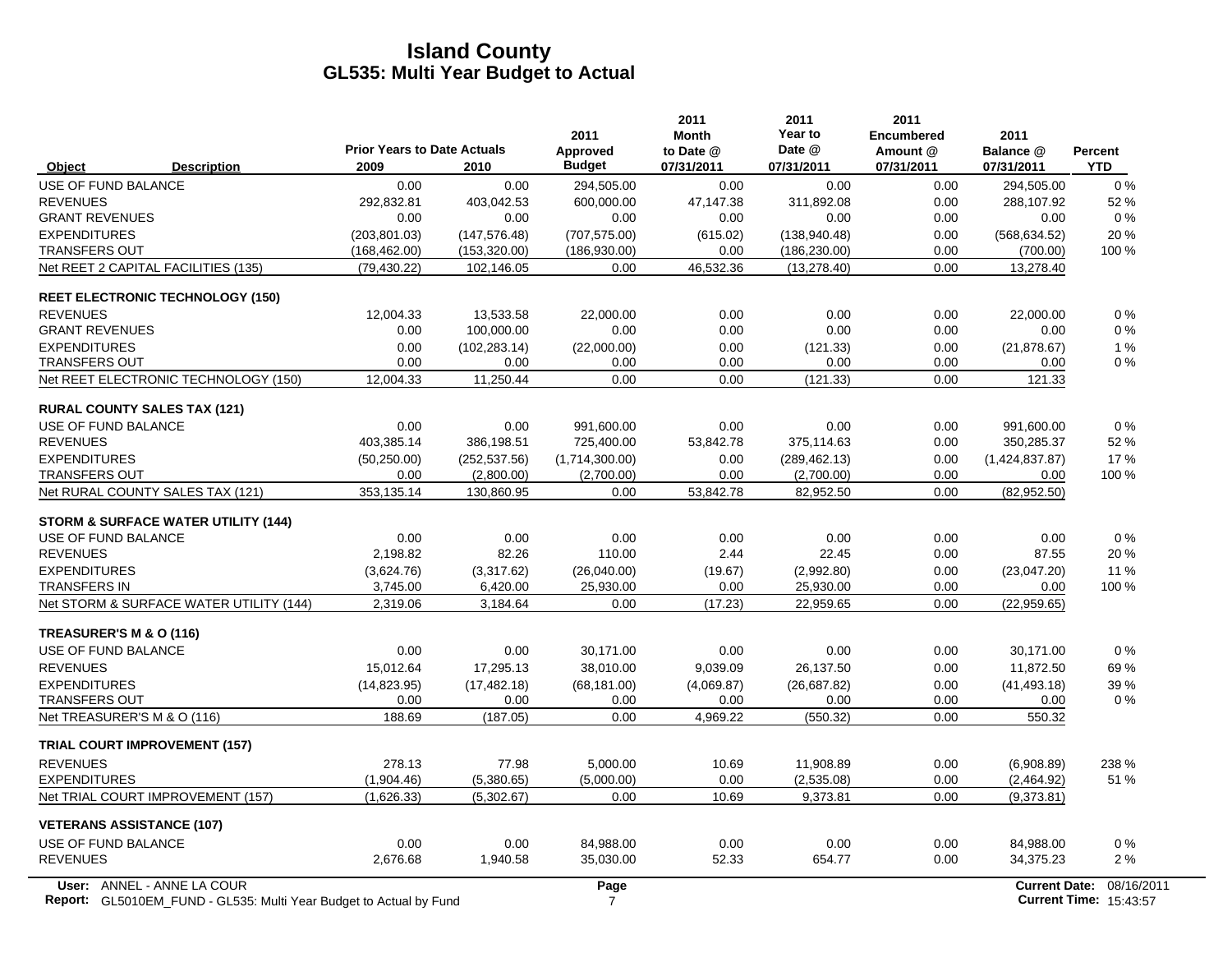|                                       | <b>Prior Years to Date Actuals</b> |              | 2011<br>Approved | 2011<br>Month<br>to Date @ | 2011<br>Year to<br>Date @ | 2011<br>Encumbered<br>Amount @ | 2011<br>Balance @ | <b>Percent</b> |
|---------------------------------------|------------------------------------|--------------|------------------|----------------------------|---------------------------|--------------------------------|-------------------|----------------|
| Object<br><b>Description</b>          | 2009                               | 2010         | <b>Budget</b>    | 07/31/2011                 | 07/31/2011                | 07/31/2011                     | 07/31/2011        | YTD.           |
| <b>EXPENDITURES</b>                   | (31, 263.68)                       | (48, 914.62) | (117,518.00)     | (4,780.77)                 | (42, 865.53)              | 0.00                           | (74, 652.47)      | 36 %           |
| <b>TRANSFERS OUT</b>                  | 0.00                               | 0.00         | (2,500.00)       | 0.00                       | (1,587.40)                | 0.00                           | (912.60)          | 63%            |
| Net VETERANS ASSISTANCE (107)         | (28,587.00)                        | (46, 974.04) | 0.00             | (4,728.44)                 | (43,798.16)               | 0.00                           | 43,798.16         |                |
| <b>WATER QUALITY ASSISTANCE (149)</b> |                                    |              |                  |                            |                           |                                |                   |                |
| <b>REVENUES</b>                       | 14.694.57                          | 74.446.16    | 242.130.00       | 431.08                     | 14,394.90                 | 0.00                           | 227,735.10        | 6 %            |
| <b>GRANT REVENUES</b>                 | 7.500.00                           | 0.00         | 100.000.00       | 0.00                       | 13.153.60                 | 0.00                           | 86,846.40         | 13%            |
| <b>EXPENDITURES</b>                   | (58,621.03)                        | (68, 433.61) | (342, 130.00)    | 0.00                       | (109, 956.27)             | 0.00                           | (232, 173, 73)    | 32 %           |
| <b>TRANSFERS IN</b>                   | 0.00                               | 0.00         | 0.00             | 0.00                       | 0.00                      | 0.00                           | 0.00              | $0\%$          |
| <b>TRANSFERS OUT</b>                  | 0.00                               | 0.00         | 0.00             | 0.00                       | 0.00                      | 0.00                           | 0.00              | $0\%$          |
| Net WATER QUALITY ASSISTANCE (149)    | (36, 426.46)                       | 6,012.55     | 0.00             | 431.08                     | (82, 407.77)              | 0.00                           | 82,407.77         |                |
| <b>Grand Total All Funds</b>          | 3.156.033.31                       | 3.104.668.63 | 10.190.00        | (1,732,070.58)             | 1.781.769.73              | 0.00                           | (1,771,579.73)    |                |